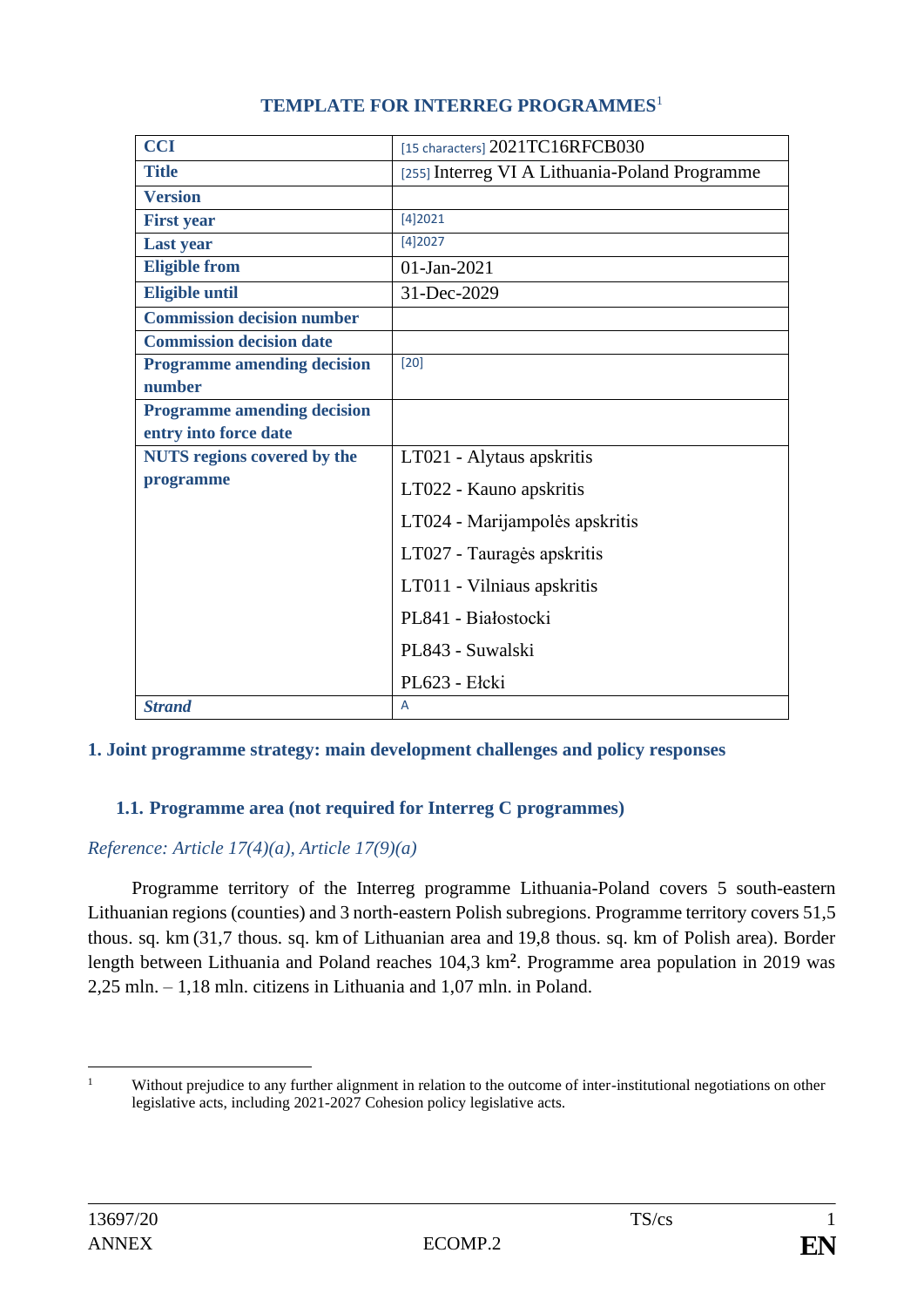The regions (on NUTS-3 level) eligible for the participation in the CP on both sides of the border are:

- Alytus county (Lithuania) (lith. *Alytaus apskritis*);
- Kaunas county (Lithuania) (lith. *Kauno apskritis*);
- Marijampolė county (Lithuania) (lith. *Marijampolės apskritis*);
- Tauragė county (Lithuania) (lith. *Tauragės apskritis*);
- Vilnius county (except for Vilnius city) (Lithuania) (lith. *Vilniaus apskritis*);
- Ełcki subregion (Poland) (pol. *Podregion Ełcki*);
- Suwalski subregion (Poland) (pol. *Podregion Suwalski);*
- Białostocki subregion (Poland) (pol. *Podregion Białostocki).*
- **1.2. Summary of main joint challenges, taking into acccount economic, social and territorial disparities as well as inequalities, joint investment needs and complimentary and synergies with other other funding programmes and instruments, lessons-learnt from past experience and macro-regional strategies and sea-basin strategies where the programme area as a whole or partially is covered by one or more strategies.**

# *Reference: Article 17(3)(b), Article 17(9)(b)*

The overall objective of the Programme: improving wellbeing of cross-border communities through cross-border cooperation and sustainable use of cultural and natural heritage of Lithuania and Poland cross-border area.

# **1. Economic, social and territorial disparities**

The Polish-Lithuanian border area consists of south-eastern Lithuanian regions and northeastern Polish regions. Regions that are closest to the border have the lowest density of the population. A low density of population in the Programme territory is an important factor framing the social, economic and environmental character of the Programme area and potential interventions. Remote economies face challenges regarding relatively smaller population and narrow range of skills, high dependency on primary (low value added) sectors, high cost of public service delivery. The Program regions also show considerable disparities in socio-economic characteristics, with visible urban-rural divides in the economic attainment of the SMEs, innovation capacity in the regions, demographic, migration and labour market trends or mobility patterns that need be addressed by joint actions across the border. Low density is identified as an obstacle for cross-border cooperation, but at the same time the rural and green character of the area has a potential for well-being tourism and other forms of sustainable tourism based on natural and cultural resources, therefore the cooperation Lithuania-Poland programme addresses the most important cross-border challenges and taps into the potential of the Programme territory.

# **1.1. Economic challenges in the Programme area**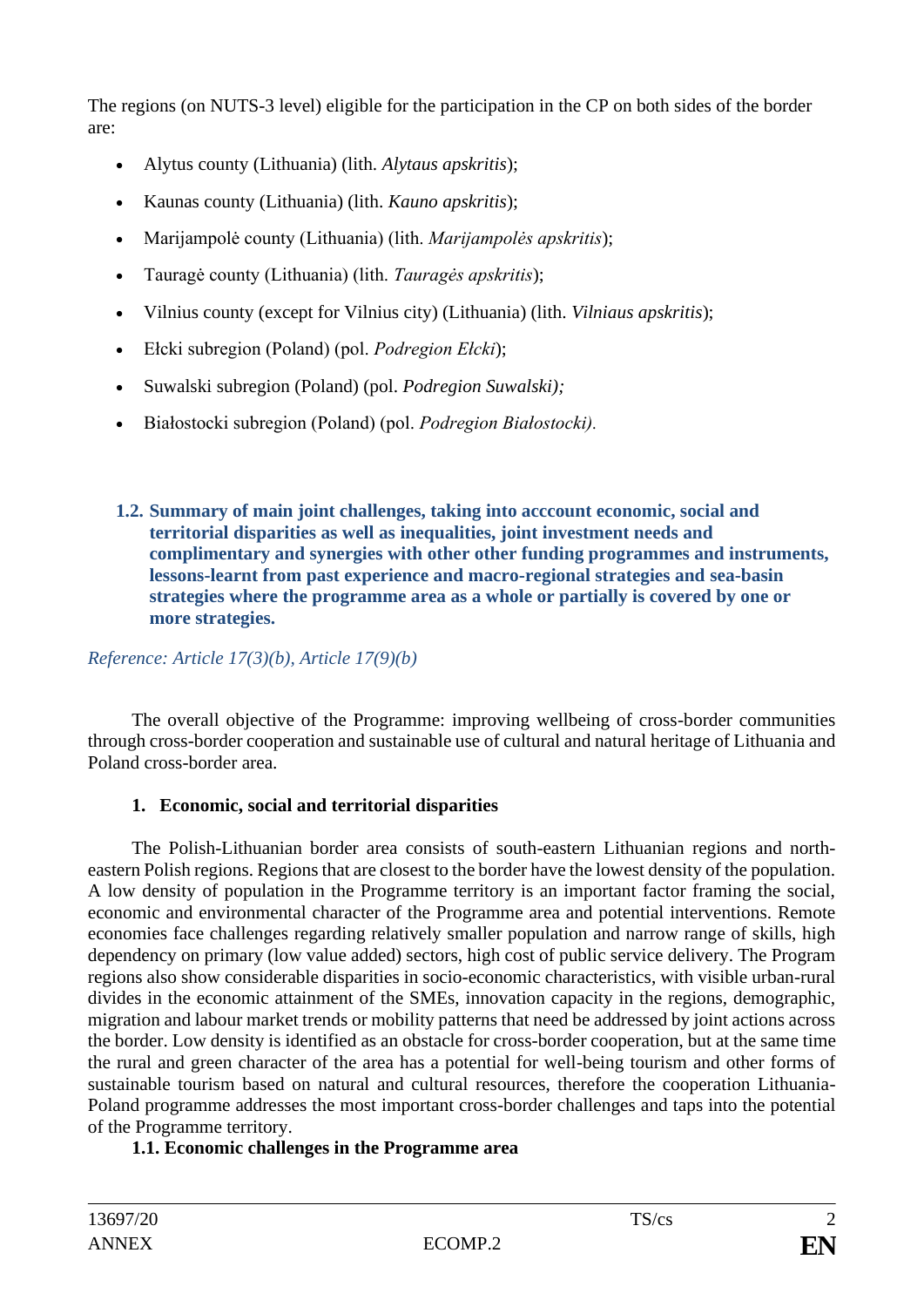The Lithuania-Poland programme area has witnessed an economic growth over the recent years, however discrepancies between regions, having a strong urban-rural character, could be seen. Despite the extensive resources allocated from the EU cohesion policy, inequalities have not been completely levelled out. Tackling economic difficulties is important in order to have more even growth and usage of opportunities.

The economy of Programme regions mostly consists of low and medium low-technology manufacturing. Low-technology manufacturing in Lithuanian and Polish regions makes up more than twice compared to the EU average (exception is Capital Region of Lithuania, but statistics include Vilnius city). Medium-high technology manufacturing, EU average is 4,8%, which is twice more than in the Programme regions. High-technology manufacturing makes up a very small share of employment in EU, but numbers are even lower in Lithuanian regions (data not available in Polish regions).

In terms of sectoral composition of gross value added, the service sector is dominant in the Programme regions, in line with the European trend. It is closely related to the agriculture, forestry and fishery sector, remains a significant source of employment and contribute a sizeable portion of the value added produced within the Programme area (as on average in EU, this sector makes up about 1,9% of gross value added, but in the Programme regions the indicator is at least several times higher).

Programme territory includes many natural objects and is rich with natural resources and historical, cultural objects. Tourists might be attracted by lakes, rivers, various landscapes, parks and forests. However, despite the presence of varied tourist attractions, unpolluted and exciting natural landscapes and a decent accommodation base, relatively large disparities between regions are noted in the level of development of the tourist infrastructure. The environmental and climate conditions as well as the seasonal character of the cultural offer provided by cultural centres and institutions are currently used only in a limited extent for the creation of year-round tourist offers. The sustainable use of the environmental assets for building the tourism offer, breaking the seasonality in tourism, can contribute to the development of the whole Programme area. As the Programme area does not have a common approach towards building a sustainable and innovative tourist sector, could therefore benefit from cooperation in developing a common tourist product. This might bring not only economic benefits, but also elevate the Programme area as a more attractive tourist destination and help preserve the unique environment of the region.

# **1.2. Key social challenges in the Programme area**

Even though the trends for individual regions have varied, all Programme regions experiencing negative growth rates, the society of the Programme area is getting older, what may cause problems that might appear in the future – aging society will need additional services, infrastructure, personnel for the elderly. Decreasing number of young people will signal that optimization of education infrastructure might be needed in order to effectively use limited resources, etc. Also, negative trends of the population might suggest that living conditions in the area are insufficient and larger cities in the proximity attract most of the young and talented who want to fulfil their potential and develop their abilities. Rural regions tend to experience most heavy depopulation – a trend that is directly related to continuing rural-urban migration towards the urban centres, that offers better financial and development opportunities, causes the loss of well-educated young people that could potentially strengthen the local labour market. As Lithuanian population is shrinking faster, it could be expected that economic situation might worsen and additional interventions will be needed to attract citizens from other cities or countries.

As it was mentioned before, Programme area has rather low density and in the future, it might be even lower. It signals low attractiveness of regions and both national and local initiatives are needed to stop the brain drain and make living in the Programme regions attractive by ensuring access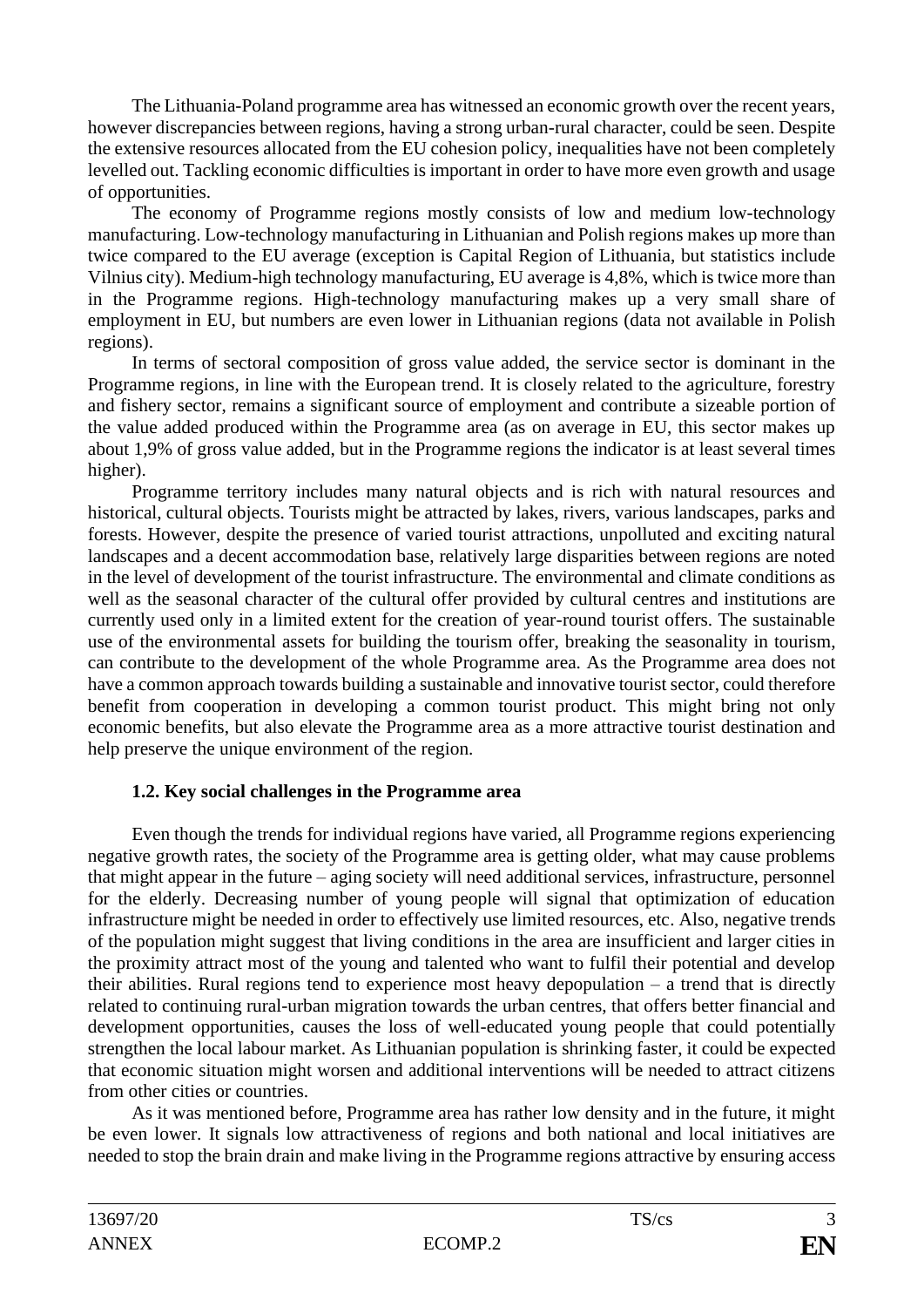to all social, health, culture and other services (especially for elderly, having in mind aging society in the regions). However, due to lower number of citizens there will be a need of infrastructure and service optimization, thus, it might be a difficult task for the local authorities to find balance between accessibility of services and also using resources in an efficient way. Also, the Programme may contribute for better opportunities of creating better job positions which allow to compete with other, larger cities to have sufficient talent pool.

# **1.3. Environment and infrastructure**

The Programme area could be described as attractive natural landscape, having water and forest resources, proximity to international transit routes which could all be used to fulfil the potential of nature, well-being tourism, transition to green economy, further increase ecological awareness of the citizens. Also, create new brand-name ecological products and reduce the impact of the area to the climate.

In relation to the large forest areas, it is important to implement common activities concerning climate change adaptation and mitigation as significant amounts of greenhouse gas (GHG) emissions pose threats. Programme area has medium risks for forest fires and other extreme natural events as draughts, storms, etc. Forest monitoring and managing activities could be implemented together. However, carrying out disaster / emergency services is challenging due to national legislation hindering cross-border cooperation.

Climate change and air pollution is closely interrelated. Combating air pollution could both help to improve health of the citizens and also create favourable conditions for sustainable, wellbeing tourism. Cross-border area has relatively low air pollution – level of particular matter in the ambient air does not exceed recommended limits of EU of 40 µg/m3. However, levels of pollution are temporary higher during heating season, when coal is used to heat homes. Other significant pollution source is an excess use of fertilizers and pesticides which determines high level of nitrates in common rivers and lakes.

Effective waste management is one of the tools in order to combat climate change. Lithuania and Poland are facing increasing amounts of municipal waste. EU trends reveal positive signs as less municipal waste is being discarded, however, in Lithuania and Poland amount of municipal waste is increasing (especially in Lithuania). It could bring concern because waste landfilling is one of the sources of greenhouse gas emissions. Compared to the 2009, the level of greenhouse gas emissions has increased in both countries. In 2018, GHG emissions in Poland were at 376.4 mln. tonnes of  $CO<sub>2</sub>$ and it was an increase of 5,4% since 2009. In Lithuania, accordingly  $-16,4$  mln. tonnes of  $CO<sub>2</sub>$  in 2018 and increase by 28,1% since 2009. Statistics show that situation is worsening and additional measures to tackle level of emissions are needed. Therefore, effective waste management involves the exchange of experiences and the implementation of promotional and educational activities for inhabitants on recycling and waste reduction, as recycling and lowering the amount of waste generated is one of the means to mitigate climate change.

By financing projects related to the solving problems described above, the Programme will contribute to the expenditure supported to achieve the climate objectives set for the Union budget: according to the calculations the Programme contribution to the climate coefficient will be 18 %; for environmental coefficient 37,2% and biodiversity coefficient 12,3%.

Regarding weaknesses and threats, low population density which increases costs of infrastructure investments, lower energy efficiency (especially in residential buildings with affects pollution in the cold season) was identified. Also, not satisfactory conditions of local roads and unsatisfactory public transport availability which is connected to the lack of resources, was found.

Trends reveal threats for further increasing greenhouse gas emissions, endangered biodiversity, lower soil and common waters quality due to abundant and excessive use of fertilizers and pesticides. Also, there is not enough financial support for natural protection areas which covers large territory of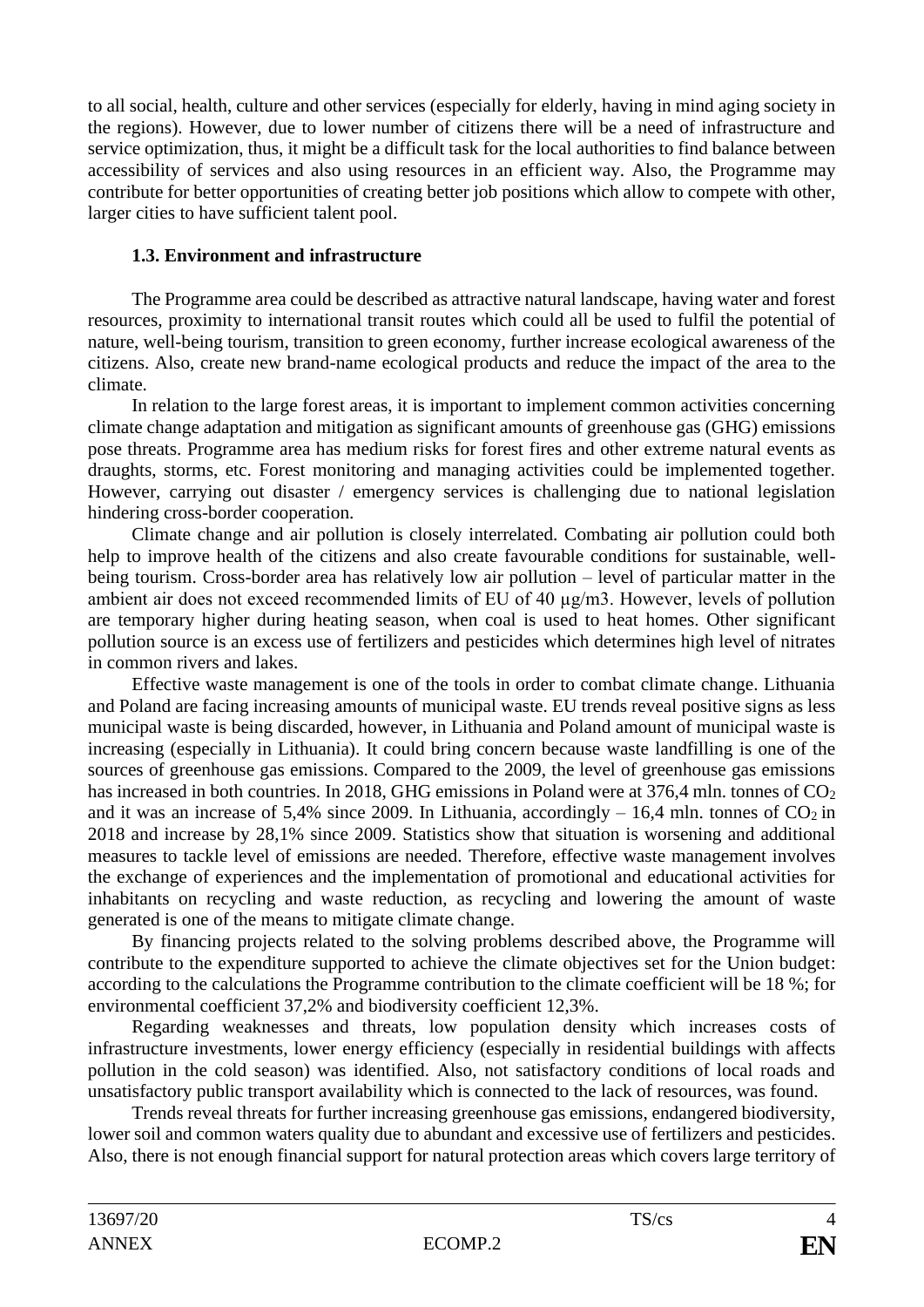the area. Effective waste management is also one of the tools in order to combat threats for biodiversity.

Moreover, it was decided that the actions implemented under the Programme would not be in contrary to the objectives of the European green deal objectives. In that context the Programme will support only activities that respect the climate and environmental standards and that would do no significant harm to environmental objectives within the meaning of Article 17 of Regulation (EU) 2020/852 of the European Parliament and of the Council.

## 1.4. **Healthcare services**

Healthcare services in both Lithuania and Poland cross-border area are provided mainly through state healthcare system, funded by national health insurance schemes. However, problems are faced due to lack of financing, optimization of the medical institutions, low accessibility and quality of healthcare. Accessibility and quality problems result in overall worse health of the citizens. Strategic documents state the problem of accessibility of health services and lower awareness in the health sector. For instance, National Strategy of Regional Development 2030 of Poland, Development Strategy of the Augustów District until 2020, Vilnius regional development plan 2014-2020 refer to poor quality and limited access to medical services, and insufficient number of primary health care points.

As indicated in Needs and Potentials document, mortality rates from preventable and treatable causes are especially high in Lithuania, which in 2011 was 602,3 and 492,6 in 2017; in Poland respectively 395,4 in 2011 and 351,4 in 2017. Although the mortality rates from treatable and preventable causes have gone down, they are still above the EU average (255,6 in 2016, newer data not available) in both countries.

In Lithuania health expenditure per capita is only half of the EU average, while in Poland expenditure per capita is also one of the lowest in EU. Both countries are facing challenges regarding accessibility of services: there is lack of medical professionals, rural areas are witnessing optimization of infrastructure and consequently lack of services, for example, for primary guaranteed services waiting times can span 3 months, and for specific operations (e.g., cataract operation, hip replacements) waiting times can exceed 10 months. Also, there are significant disparities regarding accessibility to emergency services in rural areas. Lower access to health services, lower number of doctors might also contribute to lesser well-being of the citizens of the Programme territory.

The Programme is targeting to finance the solutions to bring services closer to the people such as mobile healthcare services including most of the primary care services which could be delivered on both sides of the border. Another group of healthcare services especially important for the Programme territory is related to the mental health issues. Actions related to mental health have potential to have long-term impact on the cross-border area, taking into account impact of the COVID-19 pandemic. Future cooperation will be also expanded in relation to knowledge and policy exchange in topics of digitalization of healthcare services. The strategic goal of the Programme is to facilitate the cooperation of different healthcare institutions and related stakeholders in the cross-border area to achieve long-term goals in this sector.

# **1.5. Cross-border functional linkages and functional areas**

Creating functional area in the Lithuania-Poland cross-border area is a difficult task due to low density of the area, language barriers, lack of common services and lack of data of commuting and trade flows. There is a lack of concrete data of citizens flows between the regions and a comprehensive separate study is needed to evaluate the flows as this data could mainly be collected by the representative surveys among citizens. According to the ESPON, Lithuanian-Polish crossborder area has low potential for joining existing assets and functions and bringing benefits to the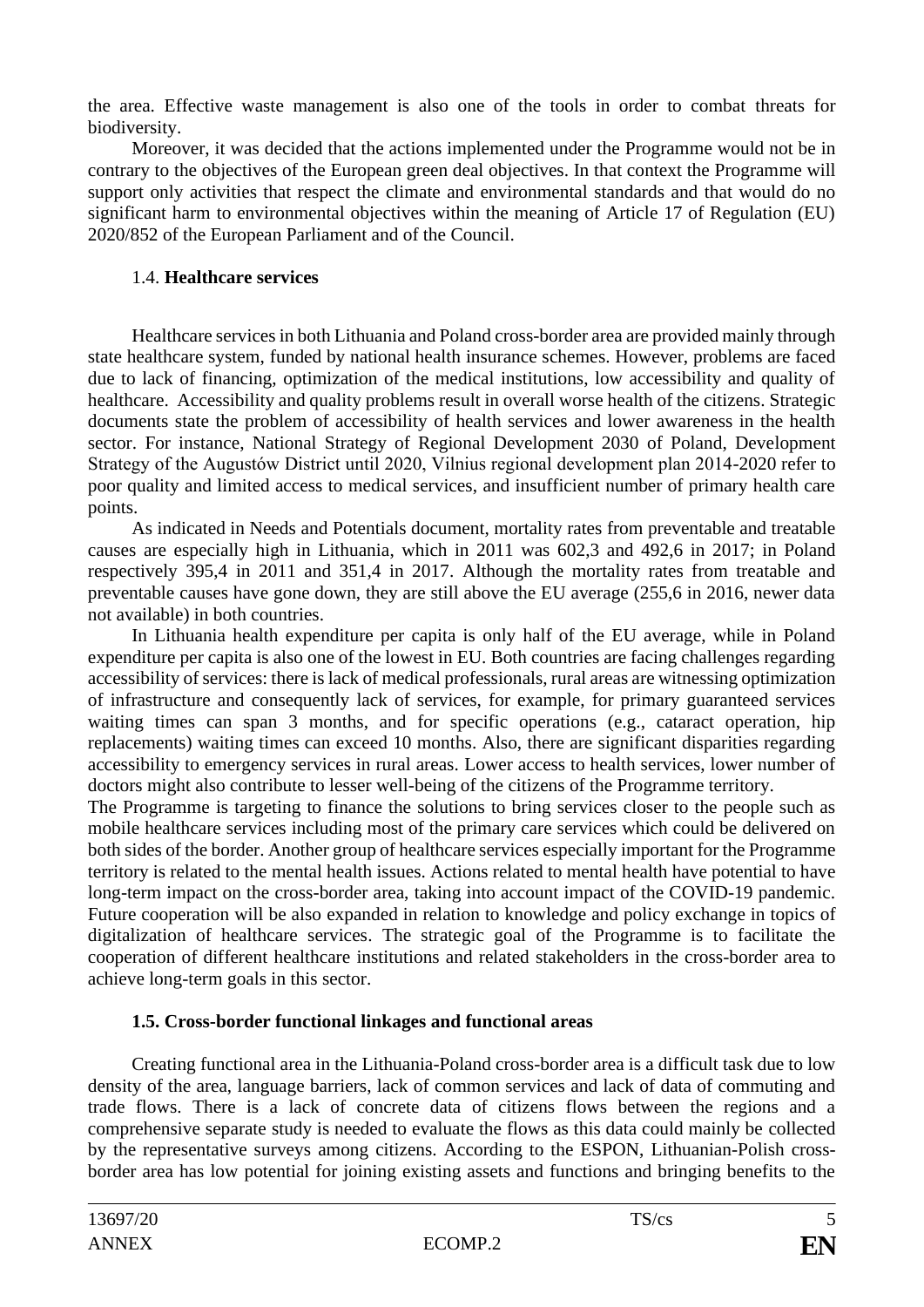citizens by pooling common resources. It is described as low polycentric development potential. Potential for further polycentric development is evaluated using three criteria:

- the hierarchy of urban settlement structure that shows different size and functions of urban nodes;
- accessibility patterns which reveal the possibility for people to connect within the region, the country and within the EU;
- existing territorial cooperation structures and practices.

Programme area, which could be described as having weak urban structures, first needs to ensure better accessibility and improve territorial cooperation. It is indicated that such areas would benefit more from the urban areas in close proximity. It would mean that more functional potential is in the nearest densely populated areas inside the countries, not on the cross-border area.

In "Border orientation paper for Lithuania and Poland" it is stated that cross-border travel for work/business purposes is very low and sporadic. Level of travelling for leisure activities (tourism, shopping, visiting family or friends) in comparison with other EU regions is also very low.

One of the identified possibilities for creation functional areas is the tourism functional area which is possible within the Lithuania – Poland border area and might bring significant benefits to the Programme territory.

One functional area was identified within the Programme territory using the results of the report "Identification of key elements for creating the touristic cross-border functional area at the Lithuanian – Polish border" which was prepared under the contract by European Commission. Functional area would be formed by Lithuanian and Polish municipalities located in the cross-border area. This area has potential to create and provide common tourism products (which will be identified in the further stages of the functional area analysis as stated in the report). Objects and areas that have significant potential are protected natural territorial complexes which make up about 38,5% of the area, due to the special nature of the area the type of desirable tourism would be sustainable tourism.

Having assessed shortcomings of the area, current tourism products and potential for future products above mentioned report states that the concept "The Mysterious Land of the Yotvingian Tribe" which is directed at the Yotvingian heritage has the largest potential for developing common cross-border tourism products as it already partially present in the local tourism offer and manages to attract attention of tourists. This concept also distinguishes area from other neighbouring areas. Comanagement system of the area is foreseen which includes various stakeholders. Brand of the tourist functional zone will be created in several stages. Also, Lithuanian and Polish stakeholders have proposed activities and project ideas which could facilitate the creation of the functional area.

Additionally, it has to be noted that potential for cooperation within thematic functional relations may extend beyond the territory closest to the border and even beyond the current eligible area of the Programme. This is indicated among others by the results of previously mentioned ESPON study and was also recognised in "Needs and potential analysis for the cross-border Programme-INTERREG 2021-2027 between Lithuania and Poland".

Even though currently there are no observed functional areas in the Programme area and they have limited functional relationships, there is a room for creation of functional areas and links in the future, mainly in the tourism and environment protection fields. Solving the problems that were identified in the aforementioned report, creating common public services could further facilitate the cooperation and increase interest and movement of citizens across the border which would provide basis for functional cooperation.

Taking into account the above observation, one of the main strategic objectives of the Programme will be to support inclusive projects within potential to form or strengthening the basis for the future functional areas and relationships in the Programme area and its closes vicinity. It is also important for the Cooperation Programme to contribute to design of the Polish-Lithuanian linkages also beyond the projects frames in the future and building potential for cooperation on various socio-economic levels.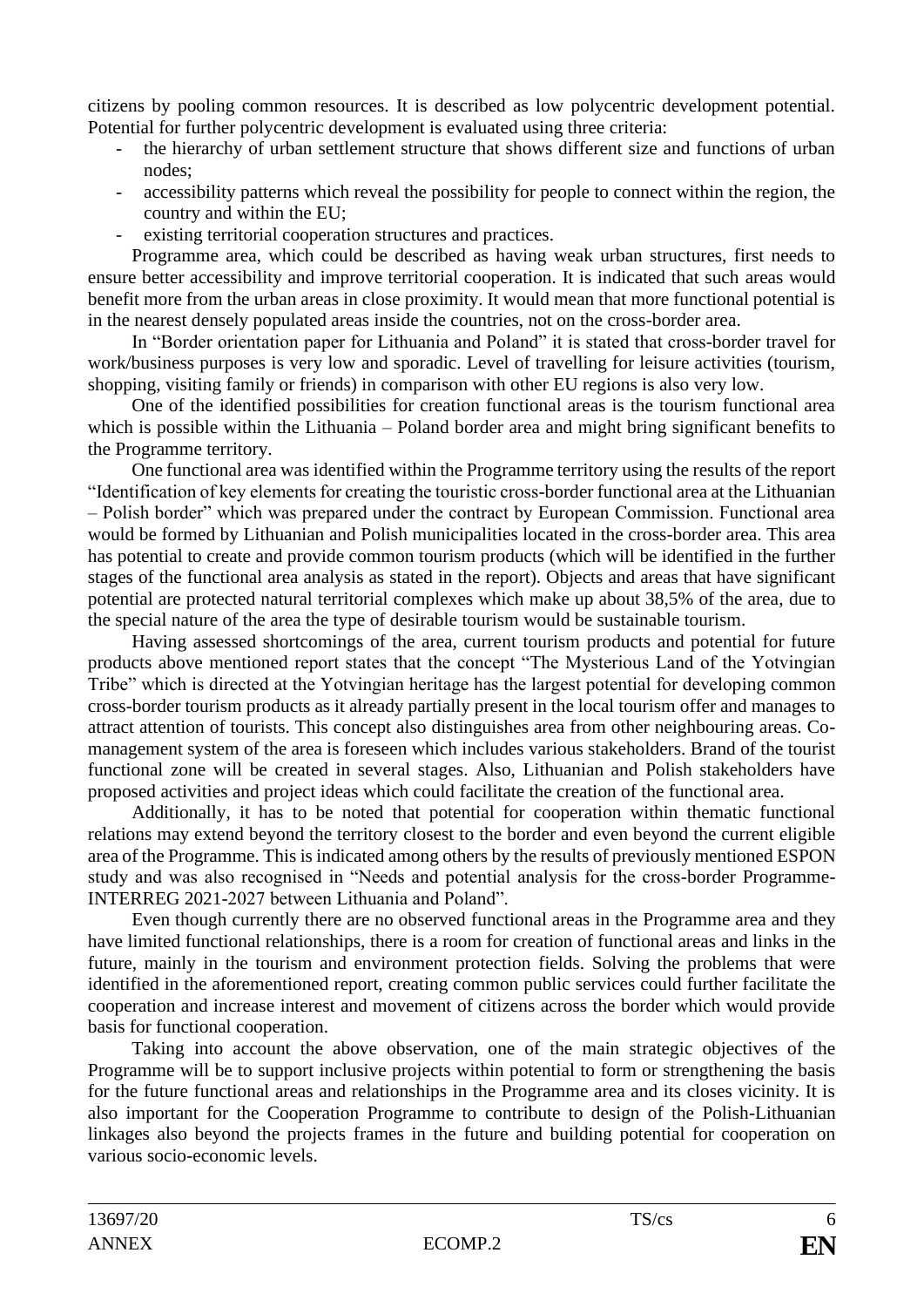## **2. Joint investment needs and complementarity and synergies with other funding programmes**

The Programme addresses the joint challenges in the Lithuania – Poland border area and complementarity with national and mainstream programmes will be ensured. The Programme is complementary to the EU funds Operational Programmes being implemented in Lithuania and Poland, as it mainly addresses the joint challenges and the cross-border cooperation is the main goal and mean for achieving the planned outputs and results.

The complementarity between mainstream operational programmes in Poland and Interreg ones is ensured through participation of the NA and regional representatives in Joint Monitoring Committee. The important role is played by representatives of Podlaskie and Warminsko-Mazurskie Voivodships as they are also involved in the implementation of Regional Operational Programmes in both voivodships. The scope of intervention of the programme will not duplicate with mainstream programmes – national or regional ones. The lack of overlap with intervention will be verified at the project appraisal stage. Additionally, the coordination is provided within the NA itself by cooperation and exchanging information with departments responsible for particular programmes or the one involved in strategic and complementarity issues e.g. Department for Coordination of EU Funds Implementation or Department of Strategy.

The Programme will create synergies with other Interreg programmes implemented in the area, ensuring wider scale of cross-border and transnational cooperation initiatives and solutions. The biggest possibilities for the complementarities and synergies were detected in the implementation of the ISO, however the implementation of PO2 and PO4 also has huge potential.

Both, **Interreg Central Europe** and Interreg Lithuania-Poland programmes will provide support under PO2 and ISO1 which will provide complementarity of undertaken interventions. Common fields of both programmes' intervention include: protection and preservation of nature and biodiversity, reduction of all forms of pollution, circular economy and support of better cooperation governance. The Interreg Central Europe Programme area covers in Poland the whole country, overlapping with the Polish part of the Interreg Lithuania-Poland cooperation area. Lithuania is not included to the Interreg Central Europe Programme area.

There will be an interaction between cross-border Programme Interreg Lithuania – Poland 2021 – 2027 with **Interreg Europe Programme** in the field of Priority 3, ISO (vi) Other actions to support better cooperation governance. Common fields of intervention include: development and implementation of joint programmes, cooperation with employers, programmes for Investment in jobs & growth, promoting exchange of experience, share of best practises, cooperation between regional public and private providers. The Programme area covers territories of both countries, overlapping with the Interreg Lithuania-Poland cooperation area.

The majority of actions planned in the framework of Interreg 2021–2027 Lithuania – Poland crossborder cooperation Programme are complementary and cohesive with the intervention logic proposed under **Interreg Poland-Belarus-Ukraine Programme** 2021-2027. Both Programmes emphasise the role of intervention in this area, which may contribute to the integration of local communities and thus to the establishment of long-term cooperation. The Interreg Poland-Belarus-Ukraine Programme area covers the whole of Podlaskie Voivodeship, i.e. the Białystok and Suwałki subregions are overlapping.

Significant part of actions planned in the framework of the Interreg Lithuania-Poland Programme are complementary with the intervention logic proposed under **Interreg Poland-Russia Programme** 2021-2027. Approach taken under ISO1 complements each other within issues regarding SO Buildup mutual trust, in particular by encouraging people-to-people actions. Programme area covers in Poland the whole territory of the Warmińsko-Mazurskie Voivodship, and subregions of Pomorskie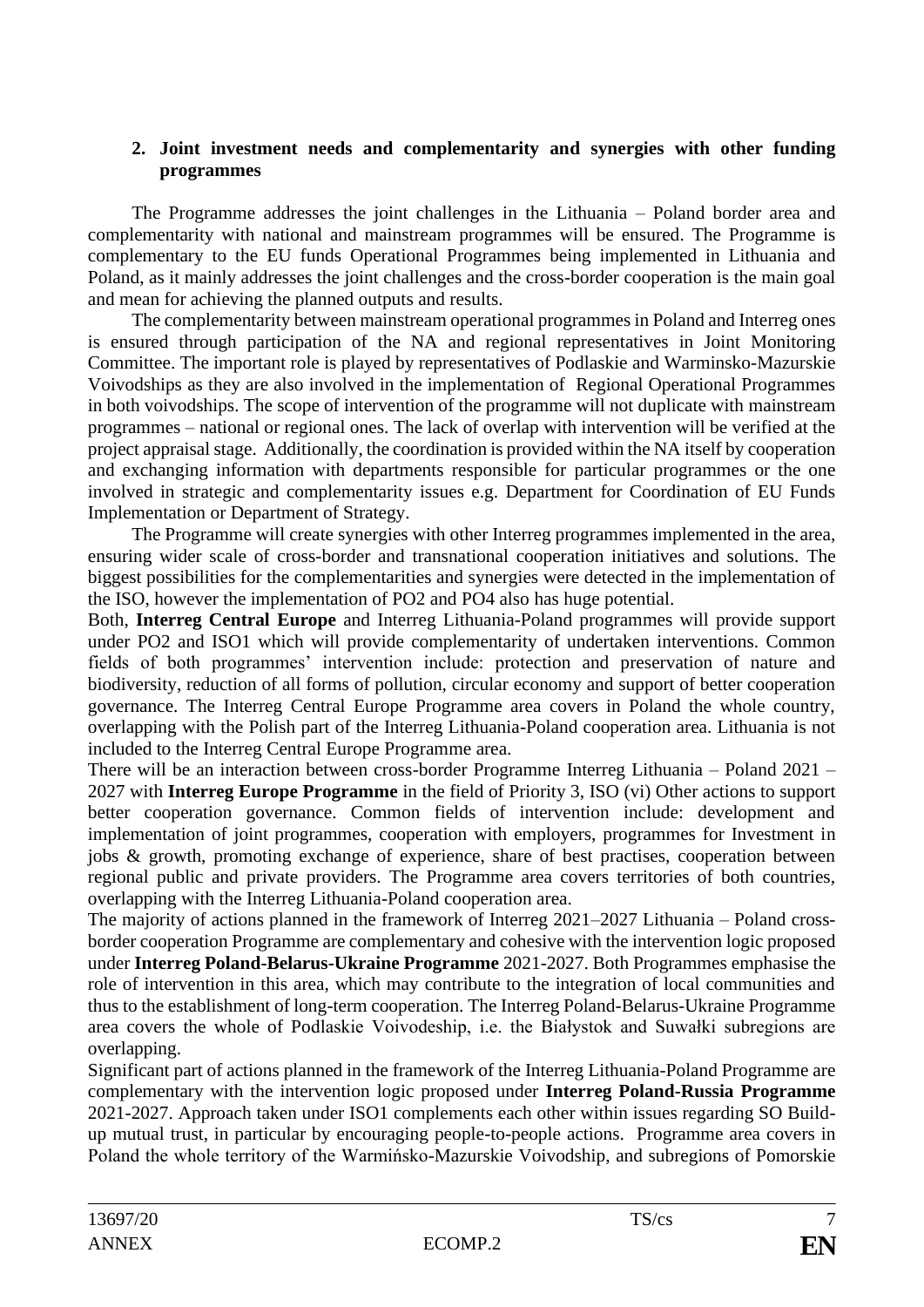and Podlaskie Voivodships. It is overlapping with the Interreg Lithuania-Poland Programme in case of Ełcki, Suwalski and Białostocki subregions.

Basing on the draft intervention logic of the **Interreg Lithuania-Russia Programme**, there shall be complementarities in the scope of PO 2, PO4 and ISO1 which are selected under both Programmes. The Programmes shall be overlapping in Tauragė, Marijampolė and Alytus regions in Lithuania.

The scope of interactions of **Interreg Baltic Sea Region** with the Interreg Lithuania-Poland can be observed in case of PO2, and ISO1, included in both programmes. However, different areas of intervention have been prioritised in case of transnational approach under Interreg Baltic Sea Region, which within PO2 is focused on issues related to: sustainable use of water, circular economy, energy efficiency and sustainable urban mobility. Under ISO1 complementarity can be observed in case of action other actions to support better cooperation governance. The Programme area covers territories of both countries, overlapping with the Interreg Lithuania-Poland cooperation area.

## **3. Lessons learnt from past experience**

The programming period 2021-2027 will be the fourth one for the Lithuania-Poland Cooperation Programme. The evaluation confirmed that the Interreg V-A Lithuania-Poland Cooperation Programme achieved a balanced partnership between the two neighbouring countries, both in the number of beneficiaries and their budgets. On the Lithuanian side of the border the largest number of partnerships was formed by organisations from Varėna and Alytus city municipalities. On the Polish side, the most partnerships were made by beneficiaries from the two districts closest to the border – Suwalski and Sejneński subregions. However, in general there was a relatively extensive territorial coverage of the Programme, a factor taken into account for the upcoming programming period.

Because of the large share of rural areas at the Lithuanian-Polish border, often reasons of cooperation were based on facing the same problem in the area, but not a common one where the cross-border cooperation is essential – especially in regards to equipment purchase and infrastructure. Cooperation was not always seen as a value-added aspect and in some cases, collaboration with the neighbouring partner was even seen as a burden. For this reason, in the New Programming period the focus will be on people to people actions and providing support to build connected cross-border community through mutual efforts of all stakeholders.

Nonetheless, even when a problem could be solved separately, the partnerships brought additional benefits, such as broadened mindset of the target groups, more integrated heritage objects promoted within one route, and more trust and cooperation across communities and professionals. Small projects involved more person-to-person contact and partnership compared to large infrastructure projects.

During the programming period 2014-2020, the results of the evaluation demonstrated that almost half of the beneficiaries were newly attracted public institutions, which was treated as a success factor. Consequently, attracting new institutions is a goal for the 2021-2027 programming period, and participation of small organisations in the projects financed by the Programme is planned.

The largest interventions during the programming period 2014-2020 were attained in three policy themes: social inclusion, firefighting and rescue, and tourism, while more projects related to the cross-border employment initiatives were needed. The insufficient interest in implementing projects under the Priority 2 "*Promoting sustainable and quality employment and supporting labour mobility*" was determined by several factors.

Those include stronger design orientation towards soft activities than infrastructure, which restricted interest from some organisations, the limitations of state aid rules to the actions which could be implemented and exclusion of private entities as eligible beneficiaries. An external circumstance came into play – the improving situation in the labour market was a factor for lower demand and lower political interest. Taking this into account, the priorities and activities planned to be financed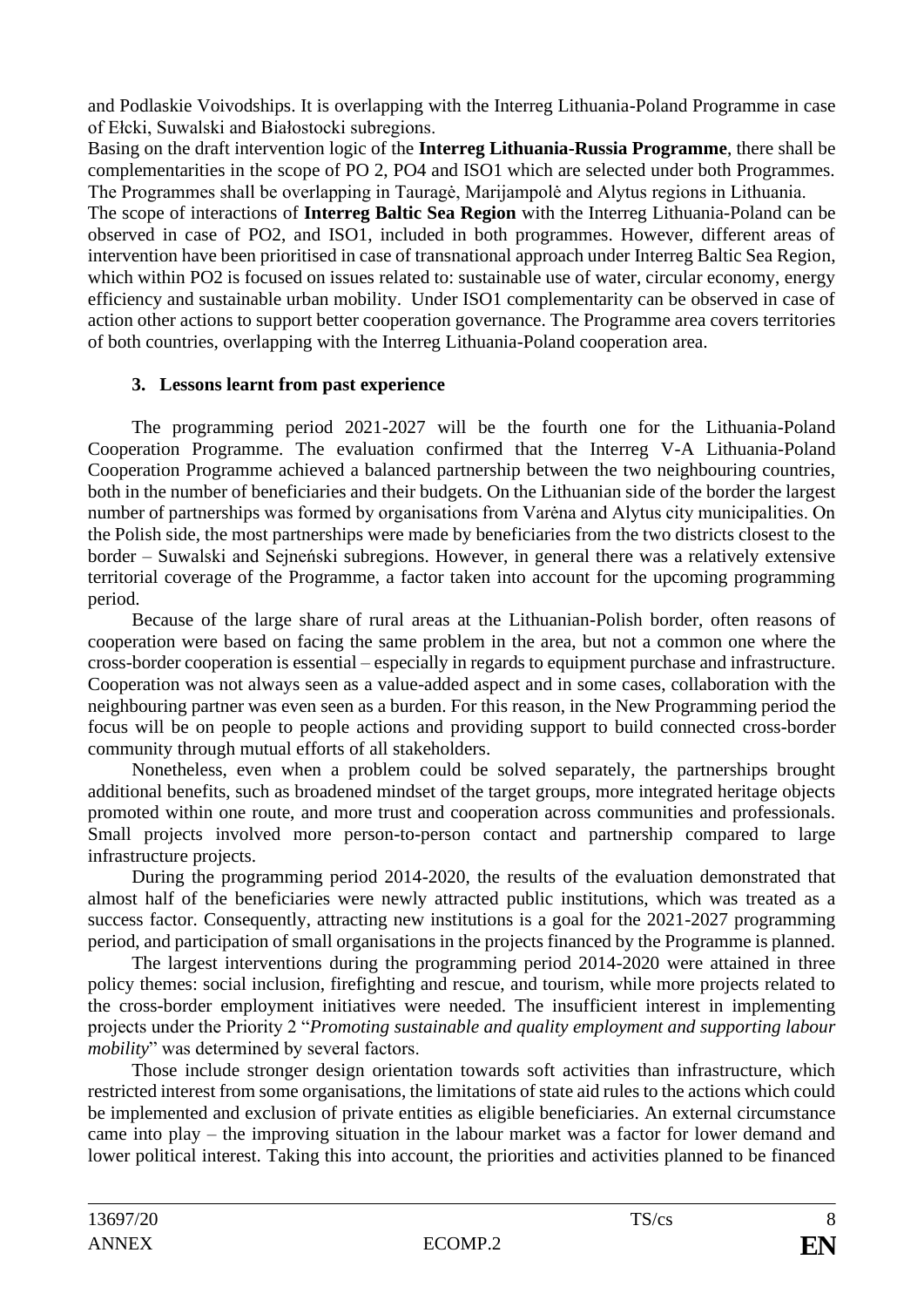for the 2021-2027 period were consulted with the potential Programme stakeholders in the events in both Lithuania and Poland already in the beginning of 2020 to better formulate the programme.

The main findings of the 2014-2020 Programme proved that the value for society delivered by the projects is higher than the costs. The projects had a slightly positive impact on horizontal principles (sustainable development, equal opportunities and non-discrimination, equality between men and women); however, there were not many projects directly directed towards these issues. Simplified cost options were the most effective measures in reducing administrative burden introduced during the 2014-2020 Programming period, and accordingly they are planned to be continued and expanded in the 2021-2027 period.

#### **4. Contribution of planned interventions towards macro-regional and sea basin strategies, horizontal principles and EU initiatives**

Both Lithuania and Poland, along with Sweden, Denmark, Estonia, Finland, Germany and Latvia, participate in the EU Strategy for the Baltic Sea Region (EUSBSR). It is aimed at reinforcing cooperation among the countries of the region in order to fulfil three objectives - save the sea, connect the region and increase prosperity. The jointly-agreed Action Plan for the EUSBSR includes a number of priority areas for macro-regional cooperation addressing key challenges and opportunities in the region.

During the programming period 2014-2020, the contribution to the EUSBSR was assessed during the project application assessment procedure. During the evaluation of the 2014-2020 Programme it was identified that most of the projects contributed to the Policy Area (PA) of Health, PA Secure and PA Tourism.

Similar approach is chosen for the current 2021-2027 programming period. The Programme is not directly financing actions of the EUSBSR, however the projects planned to be supported will contribute to the different policy areas (PA) of the EUSBSR, mainly to "PA Tourism", "PA Secure", "PA Culture ", "PA Health", "PA Education", "PA Bio-economy". Contribution to the EUSBSR of every application will be assessed during the selection of application procedure.

Programme will ensure in all Programme cycle stages the respect to the horizontal principles (sustainable development, equal opportunities and non-discrimination, gender equality, EU Charter of Fundamental Rights) during the selection procedures of the project and further monitoring procedures of the financed projects. Any of Programme actions are not being planned in the context of the EU initiative "A New European Bauhaus".

During the implementation of the programme the Managing Authority and National Authority will promote the strategic use of public procurement to support policy objectives (including professionalization efforts to address capacity gaps). Beneficiaries will be encouraged to use more quality-related and lifecycle cost criteria. When feasible, environmental (e.g. green public procurement criteria) and social considerations as well as innovation incentives should be incorporated into public procurement procedures.

## **1.3. Justification for the selection of policy objectives and the Interreg specific objectives, corresponding priorities, specific objectives and the forms of support, addressing, where appropriate, missing links in cross-border infrastructure**

*Reference: Article 17(4)(c)*

*Table 1*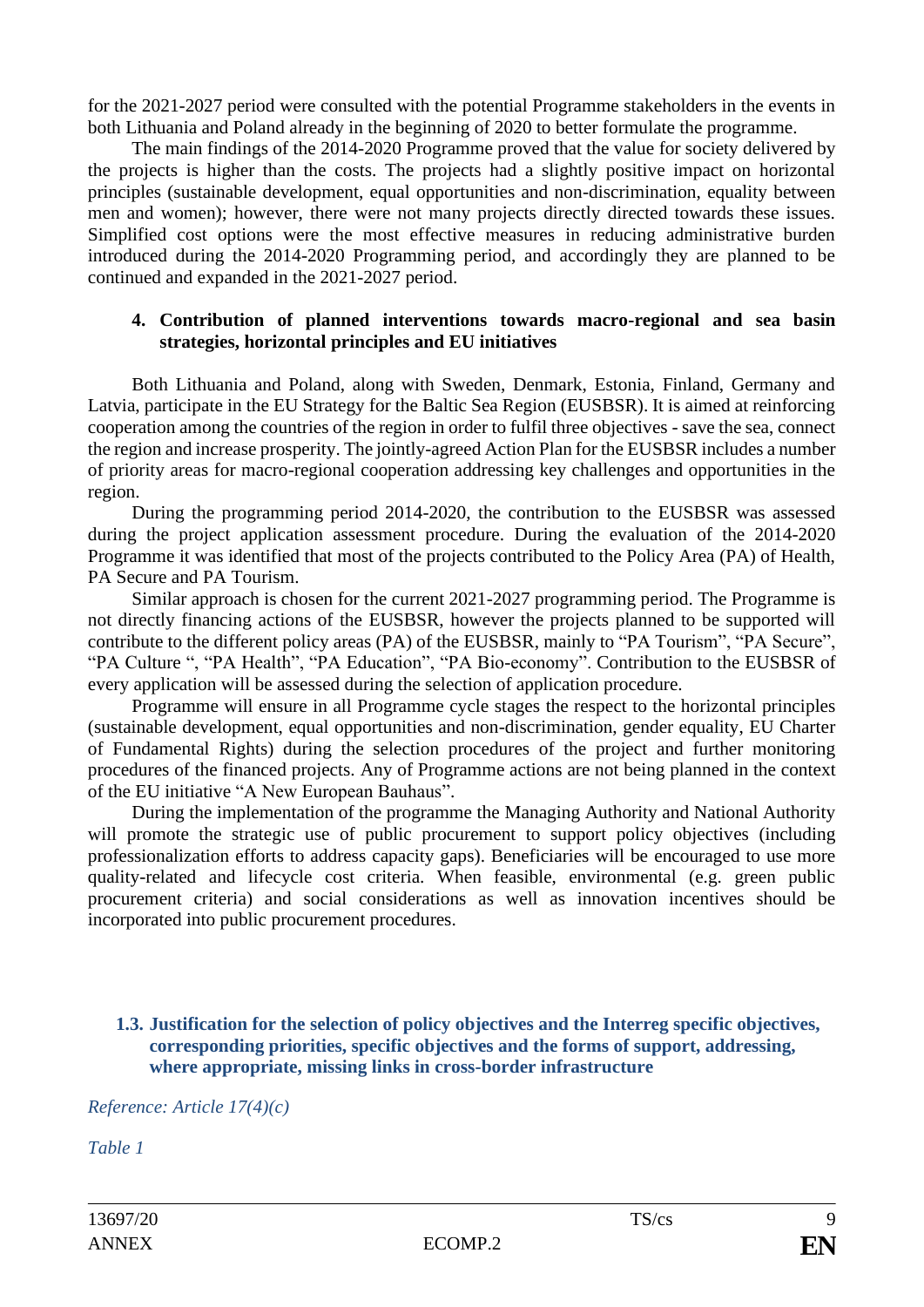| <b>Selected policy</b>    | <b>Selected specific</b>       | <b>Priority</b> | <b>Justification for selection</b>                                                                            |
|---------------------------|--------------------------------|-----------------|---------------------------------------------------------------------------------------------------------------|
| objective or              | objective                      |                 |                                                                                                               |
| selected Interreg-        |                                |                 |                                                                                                               |
| specific objective        |                                |                 |                                                                                                               |
| 2. A greener, low-        | (vii) Enhancing                | 1. Promoting    | Environmental interest is a crucial topic for EU, national                                                    |
| carbon                    | protection and                 | environmental   | and regional agendas of sustainable development, also                                                         |
| transitioning             | preservation of                | wellbeing       | important part of the strategies relevant to the                                                              |
| towards a net zero        | nature,                        |                 | Programme area.                                                                                               |
| carbon economy            | biodiversity and               |                 | Lithuanian and Polish focus group participants pointed                                                        |
| and resilient             | green                          |                 | out the needs to combat water pollution, restore wetlands                                                     |
| <b>Europe by</b>          | infrastructure,                |                 | and support environmental education.                                                                          |
| promoting clean           | including in                   |                 | In terms of enhancement of biodiversity, the Programme                                                        |
| and fair energy           | urban areas,                   |                 | area is unique in its wetlands. There are 3 Ramsar                                                            |
| transition, green         | and reducing all               |                 | Convention areas of international importance on the                                                           |
| and blue                  | forms of                       |                 | Lithuanian side of the border (out of 7 in Lithuania                                                          |
| investment, the           | pollution                      |                 | overall) and 5 areas on the Polish side (out of 18 in                                                         |
| circular economy,         |                                |                 | Poland).                                                                                                      |
| climate change            |                                |                 | Programme area could outshine at using its nature for the                                                     |
| mitigation and            |                                |                 | common good, using its relatively clean air, high level of                                                    |
| adaptation risk           |                                |                 | forest<br>cover,<br>protected<br>areas,<br>and<br>increasing                                                  |
| prevention and            |                                |                 | of<br>citizens<br>environmental<br>awareness<br>create<br>to                                                  |
| management, and           |                                |                 | cooperation to protect the environment. The investments                                                       |
| sustainable urban         |                                |                 | should increase the environmental quality of water                                                            |
| mobility ('PO 2')         |                                |                 | resources, bring more and better maintained green                                                             |
|                           |                                |                 | spaces, more biodiversity.                                                                                    |
| 4. A more social          | $(v)$ Ensuring                 | 2. Promoting    | Healthcare quality and accessibility have obvious impact                                                      |
| and inclusive             | equal access to                | physical,       | on overall health and wellbeing of the citizens. Higher                                                       |
| <b>Europe</b>             | health care and                | emotional and   | than EU average mortality rates from preventable and                                                          |
| implementing the          | fostering                      | cultural        | treatable causes in the cross-border area pose a challenge                                                    |
| <b>European Pillar of</b> | resilience of                  | wellbeing       | for closer collaboration in this scope. COVID-19                                                              |
| <b>Social Rights ('PO</b> | health systems,                |                 | pandemic put additional pressure on the mental health of                                                      |
| $4^{\circ}$               | including                      |                 | the citizens, additionally interfering in maintaining                                                         |
|                           | primary care,<br>and promoting |                 | cross-border connections and separating communities.<br>Intermediate type of the Programme area (according to |
|                           | the transition                 |                 | EUROSTAT urban-rural typology)<br>and<br>further                                                              |
|                           | from                           |                 | development of medical institutions creates demand for                                                        |
|                           | institutional to               |                 | of mobile health<br>development<br>care<br>services.                                                          |
|                           | family-based                   |                 | Demographic changes, ageing society in particular for                                                         |
|                           | and                            |                 | the Programme area, put increasing pressure on local                                                          |
|                           | community-                     |                 | authorities and service providers to provide accesible and                                                    |
|                           | based care                     |                 | quality healthcare for various social groups in the cross-                                                    |
|                           |                                |                 | border area.                                                                                                  |
|                           | (vi) Enhancing                 | 2. Promoting    | There are a lot of common cultural and historical                                                             |
|                           | the role of                    | physical,       | heritage, shared traditions for culinary and other                                                            |
|                           | culture and                    | emotional and   | activities, well-developed resorts and SPAs in the                                                            |
|                           | sustainable                    | cultural        | Programme area. More tourists will be attracted by lakes,                                                     |
|                           | tourism in                     | wellbeing       | rivers, various landscapes, parks, forests which cover                                                        |
|                           | economic                       |                 | about 30% of the Programme territory. The resources can                                                       |
|                           | development,                   |                 | be better used for cultural and sustainable tourism                                                           |
|                           | social inclusion               |                 | purposes and contribute to the Programme area's social                                                        |
|                           | and social                     |                 | and economic development.                                                                                     |
|                           | innovation                     |                 | EC study regarding functional areas pointed out that area                                                     |
|                           |                                |                 | for tourists is relatively unknown, there is little                                                           |
|                           |                                |                 | information in opinion formation platforms, lack of                                                           |
|                           |                                |                 | cooperation between public tourism institutions of                                                            |
|                           |                                |                 | Poland and Lithuania and tour organizers, lack of                                                             |
|                           |                                |                 | management and marketing skills of tourism specialists.                                                       |
|                           |                                |                 | However, the development of the tourism in the                                                                |
|                           |                                |                 | Programme area should be implemented with respect for                                                         |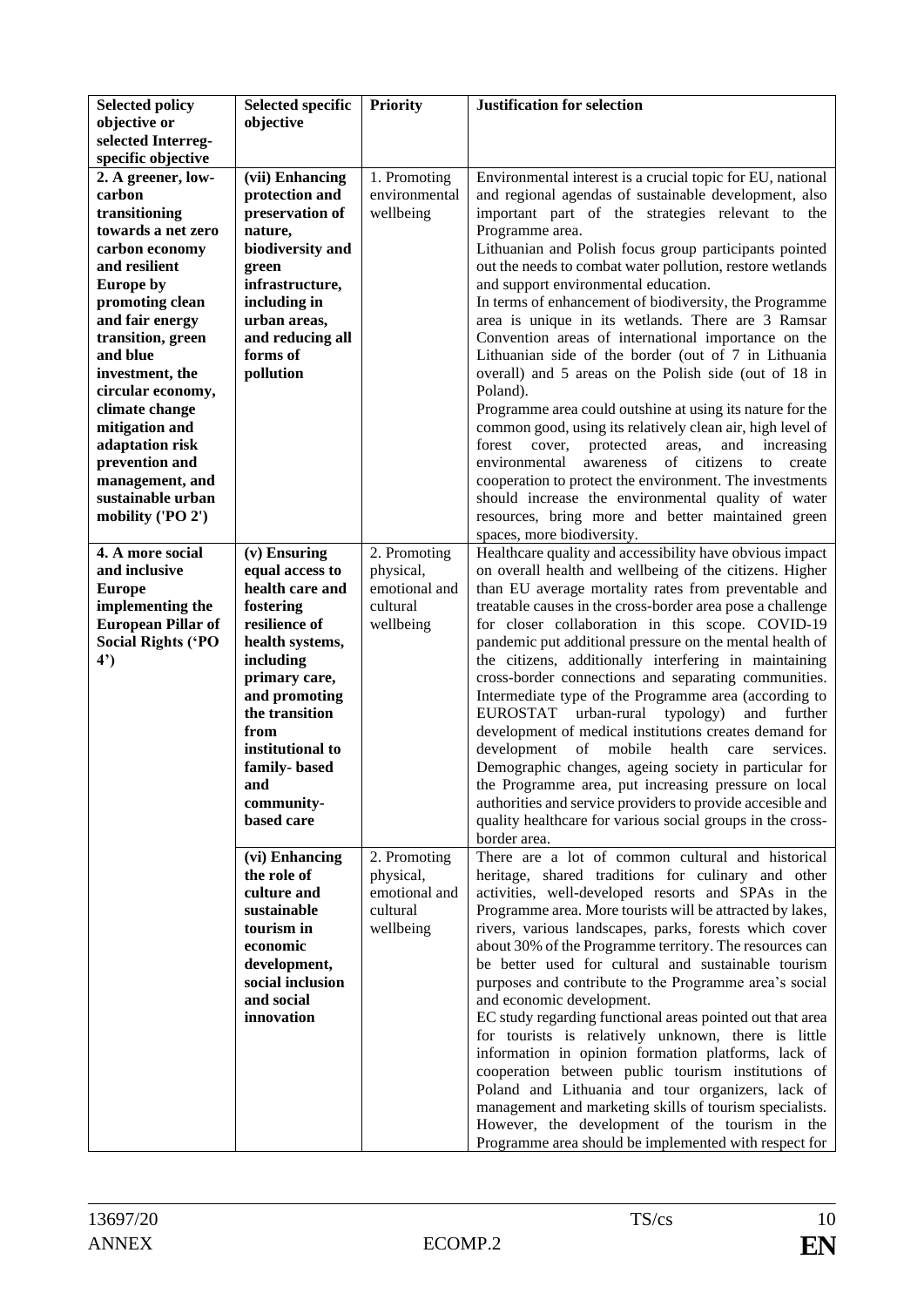| <b>Interreg specific</b><br>objective "A better | ISO (c) Build<br>up mutual trust,                                          | 3.<br>Strengthening                                            | natural heritage and resources, social dimension and<br>without focus on massive tourism.<br>Until the COVID-19 pandemic, the number of tourists in<br>the Programme area was constantly increasing. From<br>2012 to 2019 the number of tourists has grown by 66,7%,<br>amounting to more than 2 million tourists annually,<br>however dropped down temporarily as the number of<br>foreign travellers has dropped significantly due to<br>pandemic situation and restrictions applied. The tourism<br>industry was severely hit by the pandemic and requires<br>public interventions to recover the growth. This poses a<br>threat to already established connections in the cross-<br>border area and already established seasonal activities.<br>The Programme aims to support various grassroots<br>activities and encourage people-to-people cooperation.                                                                                                                                                                                                                                                                                                                                                                                                                                                                                                                                                                                                                                   |
|-------------------------------------------------|----------------------------------------------------------------------------|----------------------------------------------------------------|--------------------------------------------------------------------------------------------------------------------------------------------------------------------------------------------------------------------------------------------------------------------------------------------------------------------------------------------------------------------------------------------------------------------------------------------------------------------------------------------------------------------------------------------------------------------------------------------------------------------------------------------------------------------------------------------------------------------------------------------------------------------------------------------------------------------------------------------------------------------------------------------------------------------------------------------------------------------------------------------------------------------------------------------------------------------------------------------------------------------------------------------------------------------------------------------------------------------------------------------------------------------------------------------------------------------------------------------------------------------------------------------------------------------------------------------------------------------------------------------------|
| cooperation<br>governance"                      | in particular by<br>encouraging<br>people-to-<br>people actions            | cooperation<br>of local<br>stakeholders                        | Lithuania - Poland CBC programme for 2014-2020<br>successfully supported various small scale cooperation<br>projects, and there is a need to continue the promotion of<br>cooperation of local actors.<br>EC border orientation paper for Lithuania-Poland (2019)<br>points out that although there are no specific<br>geographical/physical border barriers that would hinder<br>cooperation, there are several cultural barriers linked to<br>social attitudes towards neighbours and to language<br>differences.<br>This is a chance for smaller partners to implement<br>people-to-people actions, also contributing to capacity<br>building of local administration in raising awareness and<br>connecting people.<br>Local government organisation will have opportunity to<br>reach out to different partners to promote cross-border<br>cooperation<br>establishing<br>and<br>contacts<br>between<br>institutions.<br>Potential to attract NGOs is not fully utilised, yet there<br>are numerous organisations within thematic interest of<br>the Programme to join the activities. Within this priority,<br>Programme will encourage participation and promote<br>citizens' engagement, as well as awareness, of the cross-<br>border cooperation.<br>Political participation is low in the cross-border area, and<br>activities planned within this priority will bring interest<br>in the local affairs and activities of local and regional<br>governments of the cross-border area. |
|                                                 | ISO (f) Other<br>actions to<br>support better<br>cooperation<br>governance | 3.<br>Strengthening<br>cooperation<br>of local<br>stakeholders | The Programme aims to support sharing of good<br>practices and echange of experience of public institutions<br>in different policy areas.<br>Focus group participants indicated many needs for<br>capacity building of public institutions in the social area:<br>reduction of social exclusion, development of social<br>services, social needs of people with disabilities.<br>In terms of education, focus groups participants pointed<br>out the needs to invest in joint activities related to policy<br>regarding all forms of education, provision of training<br>and requalification necessary for the labour market,<br>digitalisation of education, etc.<br>Digital capacities of the citizens are lower than the EU<br>average: in 2019, only 44% of Polish adult citizens had<br>basic or better digital skills (Lithuanian average $-56\%$ ,<br>EU average $-58%$ ). Furthermore, within this priority<br>partners will be encouraged to implement activities                                                                                                                                                                                                                                                                                                                                                                                                                                                                                                                       |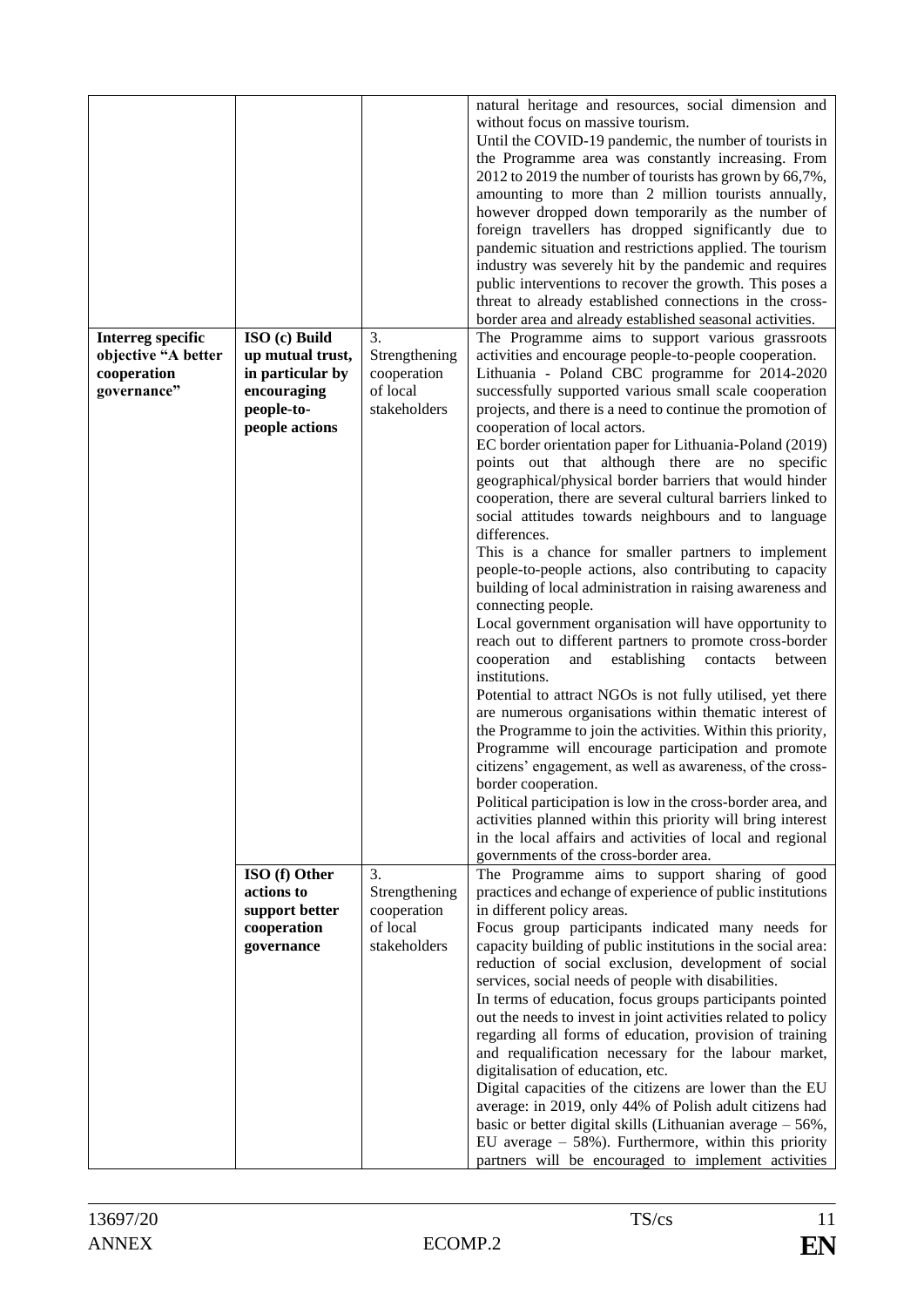| within digitalisation topic, which is unevenly approached |
|-----------------------------------------------------------|
| within the Programme area. This is a chance for local     |
| authorities to implement policies that would have a big   |
| impact on cross-border communities and would build a      |
| base for future cooperation in the area.                  |

# **2. Priorities [300]**

*Reference: Article 17(4)(d) and (e)*

# **2.1 Title of the priority** (repeated for each priority)

*Reference: Article 17(4)(d)*

#### **Priority 1. Promoting environmental wellbeing**

**2.1.1. Specific objective** (repeated for each selected specific objective, for priorities other than technical assistance)

**SO (vii) Enhancing protection and preservation of nature, biodiversity and green infrastructure, including in urban areas, and reducing all forms of pollution**

*Reference: Article 17(4)(e)* 

#### **2.1.2. Related types of action, and their expected contribution to those specific objectives and to macro-regional strategies and sea-basis strategies, where appropriate**

*Reference: Article 17(4)(e)(i), Article 17(9)(c)(ii)* 

### **Expected contribution to the specific objective**

Firstly, the Programme will improve the capacities of stakeholders in the fields of nature protection, preservation of biodiversity, reduction of pollution and development of green infrastructure by supporting the exchange of experience. Secondly, Programme will contribute to increase in environmental awareness by different communication and education activities, including use of protected areas for sustainable tourism and education. Thirdly, the Programme aims to support green infrastructure development and improvement initiatives in the Programme territory. This will also complement activities implemented under SO for tourism and culture. Fourthly, the Programme foresees joint actions to reduce different forms of water pollution relevant in the Programme area. The projects of this Programme specific objective potentially shall contribute to the actions of several EUSBSR Policy Areas (PA), which might be "PA Bio-economy", "PA Tourism" and possibly others.

### **Related types of action**

- Exchange of experience of policies applied in the fields of nature protection, preservation of biodiversity, reduction of pollution, development of green infrastructure;
- Joint actions and cooperation in environmental education and awareness raising;
- Protected areas adaptation for sustainable tourism and education;
- Maintenance and improvement of green public spaces in rural and urban areas;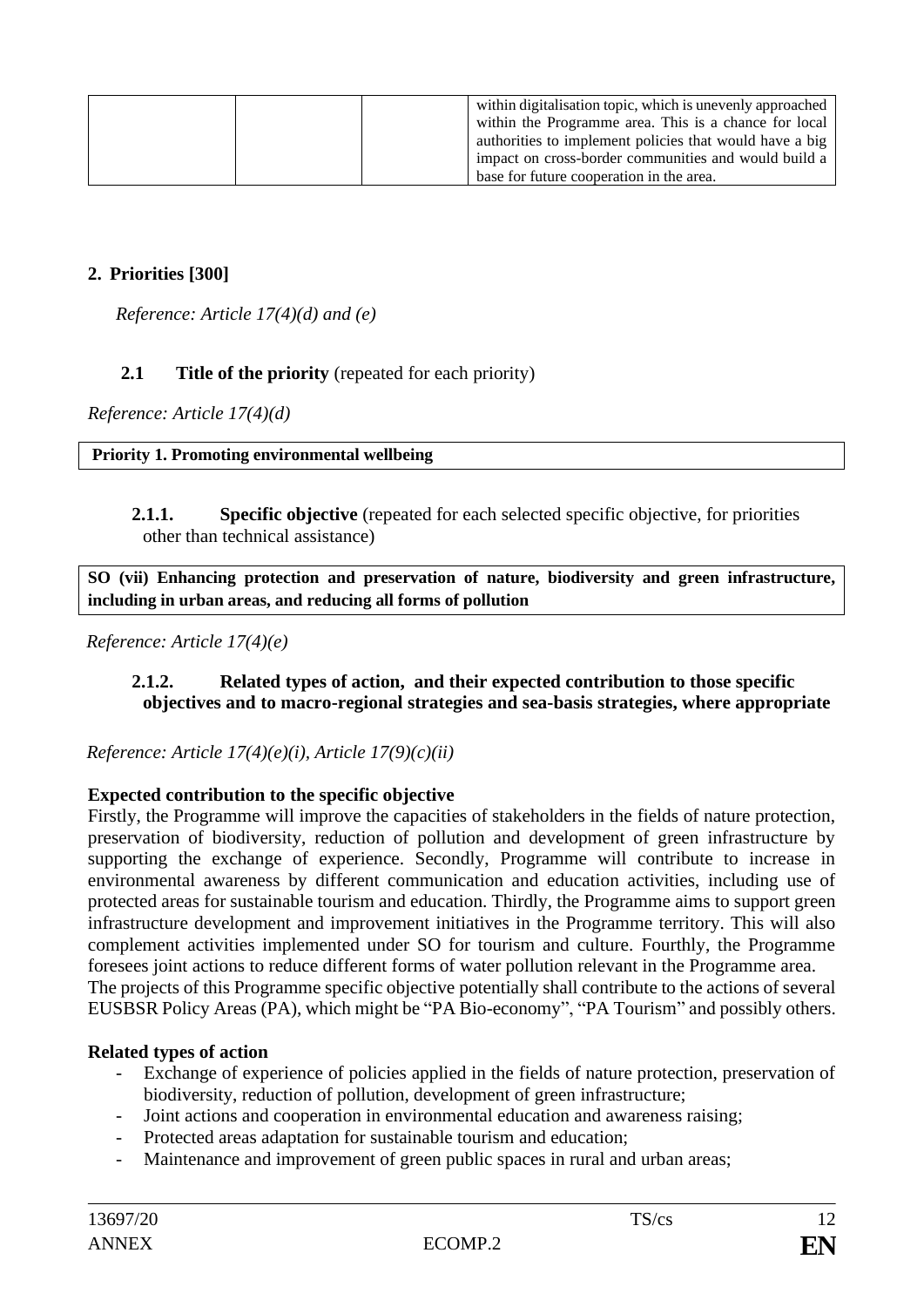- Joint actions to reduce water pollution (pesticides, heavy metals, other pollutants), including water pollution in river catchment areas;
- Joint development of pilot water and waste water solutions;
- Cooperation and joint actions identifying and strengthening functional links and/or areas in the scope of environment protection and nature preservation in the Programme area and its nearest vicinity, enhancing scope of positive environmental impact on the cross-border area.

# **2.1.3 Indicators**

*Reference: Article 17(4)(e)(ii), Article 17(9)(c)(iii)*

Table 2: Output indicators

| Priority | <b>Specific</b><br>objective | ID<br>$[5]$ | <b>Indicator</b>                                  | <b>Measurement</b><br>unit<br>[255] | Milestone (2024)<br>$[200]$ | Final target (2029)<br>$[200]$ |
|----------|------------------------------|-------------|---------------------------------------------------|-------------------------------------|-----------------------------|--------------------------------|
| ۰        | 1.1                          | 116         | Jointly developed solutions                       | Solution                            | 2                           | 10                             |
| п        | 1.1                          | 87          | Organisations<br>cooperating<br>across<br>borders | Organisation                        | 14                          | 42                             |

## Table 3: Result indicators

| <b>Priority</b> | <b>Specific</b><br>objective | ID  | Indicator                                                                     | <b>Measurement</b><br>unit | <b>Baseline</b> | Reference<br>year | Final<br>target<br>(2029) | <b>Source</b><br>of data                       | <b>Comments</b> |
|-----------------|------------------------------|-----|-------------------------------------------------------------------------------|----------------------------|-----------------|-------------------|---------------------------|------------------------------------------------|-----------------|
| 1               | 1.1                          | 104 | Solutions taken up<br>or up-scaled by<br>organisations                        | Solution                   | $\mathbf{0}$    | 2020              | 8                         | Progress<br>reports of<br>projects /<br>survey |                 |
| 1               | 1.1                          | 84  | Organisations<br>cooperating across<br>borders<br>after<br>project completion | Organisation               | $\mathbf{0}$    | 2020              | 40                        | Progress<br>reports of<br>projects /<br>survey |                 |

# **2.1.4. The main target groups**

# *Reference: Article 17(3)(e)(iii), Article 17(9)(c)(iv)*

The main types of beneficiaries foreseen to be financed under this specific objective are:

- Local, regional and national authorities;
- Public bodies and bodies governed by the public law;
- Associations
- NGOs.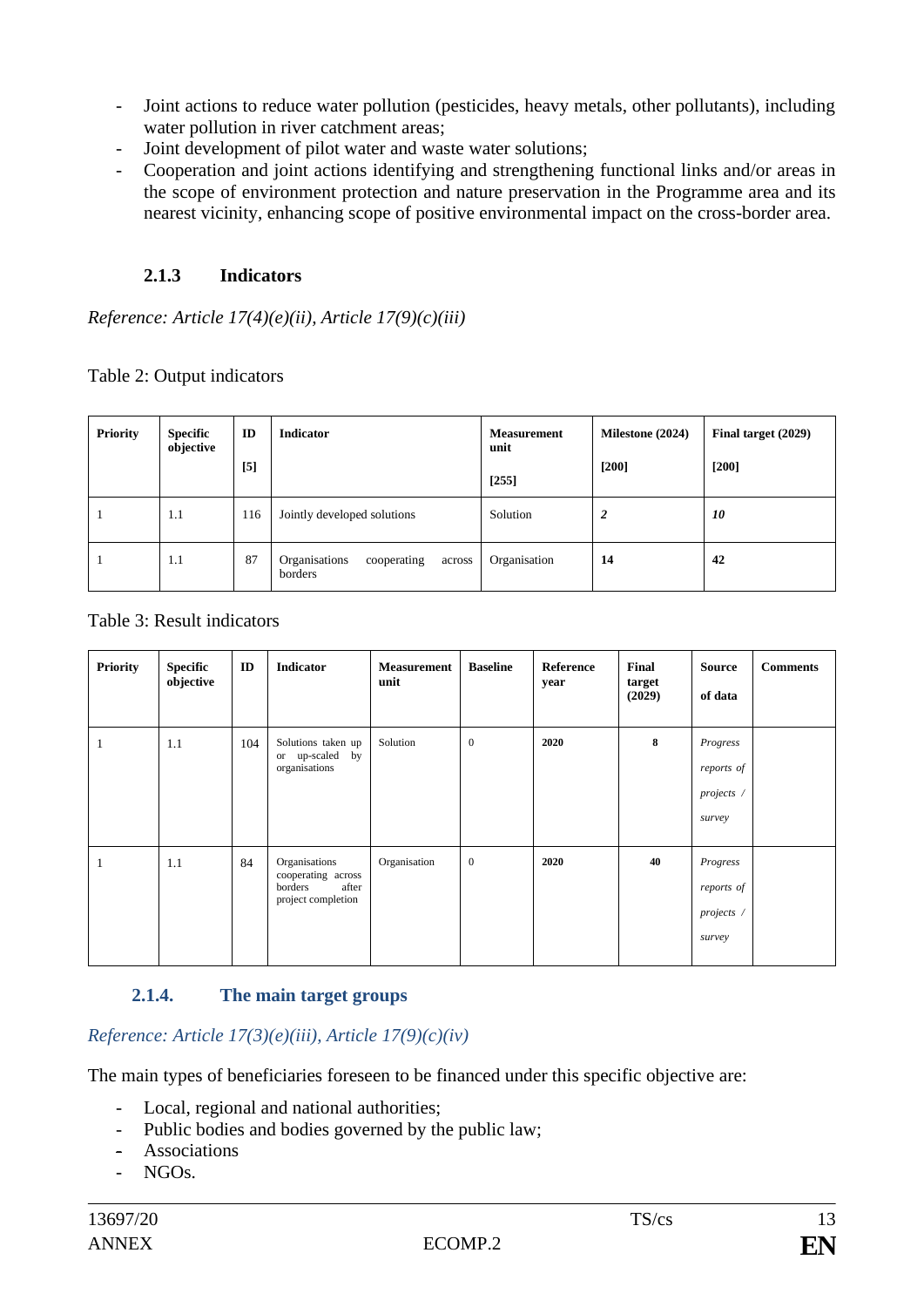#### EGTCs

The main target groups of the specific objective are local communities, visitors and tourists, also SMEs, etc.

**2.1.5. Indication of the specific territories targeted, including the planned use of ITI, CLLD or other territorial tools**

*Reference: Article 17(4)(e)(iv)*

The Programme does not plan to use any territorial tools mentioned above.

## **2.1.6. Planned use of financial instruments**

*Reference: Article 17(4)(e)(v)*

Due to the planned scope of intervention (mainly soft activities focused on strengthening cooperation and sharing new joint solutions), potential beneficiaries (i.a. lack of SMEs), target groups and rather small budget, furthermore the projects will not generate the net revenue, i.e. the additional revenue of a project will not exceed the costs, the Programme does not foresee the use of financial instruments.

## **2.1.7.Indicative breakdown of the EU programme resources by type of intervention**

*Reference: Article 17(4)(e)(vi), Article 17(9)(c)(v)*

| Table 4: Dimension $1$ – intervention field |  |  |
|---------------------------------------------|--|--|
|---------------------------------------------|--|--|

| Priority no | <b>Fund</b> | Specific objective | Code                                             | <b>Amount (EUR)</b> |
|-------------|-------------|--------------------|--------------------------------------------------|---------------------|
|             | <b>ERDF</b> | 1.1                | 46 Support to entities that provide services     | 1 266 500           |
|             |             |                    | contributing to the low carbon economy and to    |                     |
|             |             |                    | resilience to climate change, including          |                     |
|             |             |                    | awareness-raising measures                       |                     |
| 1           | <b>ERDF</b> | 1.1                | 59 Adaptation to climate change measures and     | 2 533 000           |
|             |             |                    | prevention and management of climate related     |                     |
|             |             |                    | risks: fires (including awareness raising, civil |                     |
|             |             |                    | protection and disaster management systems,      |                     |
|             |             |                    | infrastructures and ecosystem based              |                     |
|             |             |                    | approaches)                                      |                     |
| 1           | <b>ERDF</b> | 1.1                | 60 Adaptation to climate change measures and     | 2 533 000           |
|             |             |                    | prevention and management of climate related     |                     |
|             |             |                    | risks: others, e.g. storms and drought           |                     |
|             |             |                    | (including awareness raising, civil protection   |                     |
|             |             |                    | and disaster management systems,                 |                     |
|             |             |                    | infrastructures and ecosystem based              |                     |
|             |             |                    | approaches)                                      |                     |
| 1           | <b>ERDF</b> | 1.1                | 61 Risk prevention and management of non-        | 2 533 000           |
|             |             |                    | climate related natural risks (for example       |                     |
|             |             |                    | earthquakes) and risks linked to human           |                     |
|             |             |                    | activities (for example technological            |                     |
|             |             |                    | accidents), including awareness raising, civil   |                     |
|             |             |                    | protection and disaster management systems,      |                     |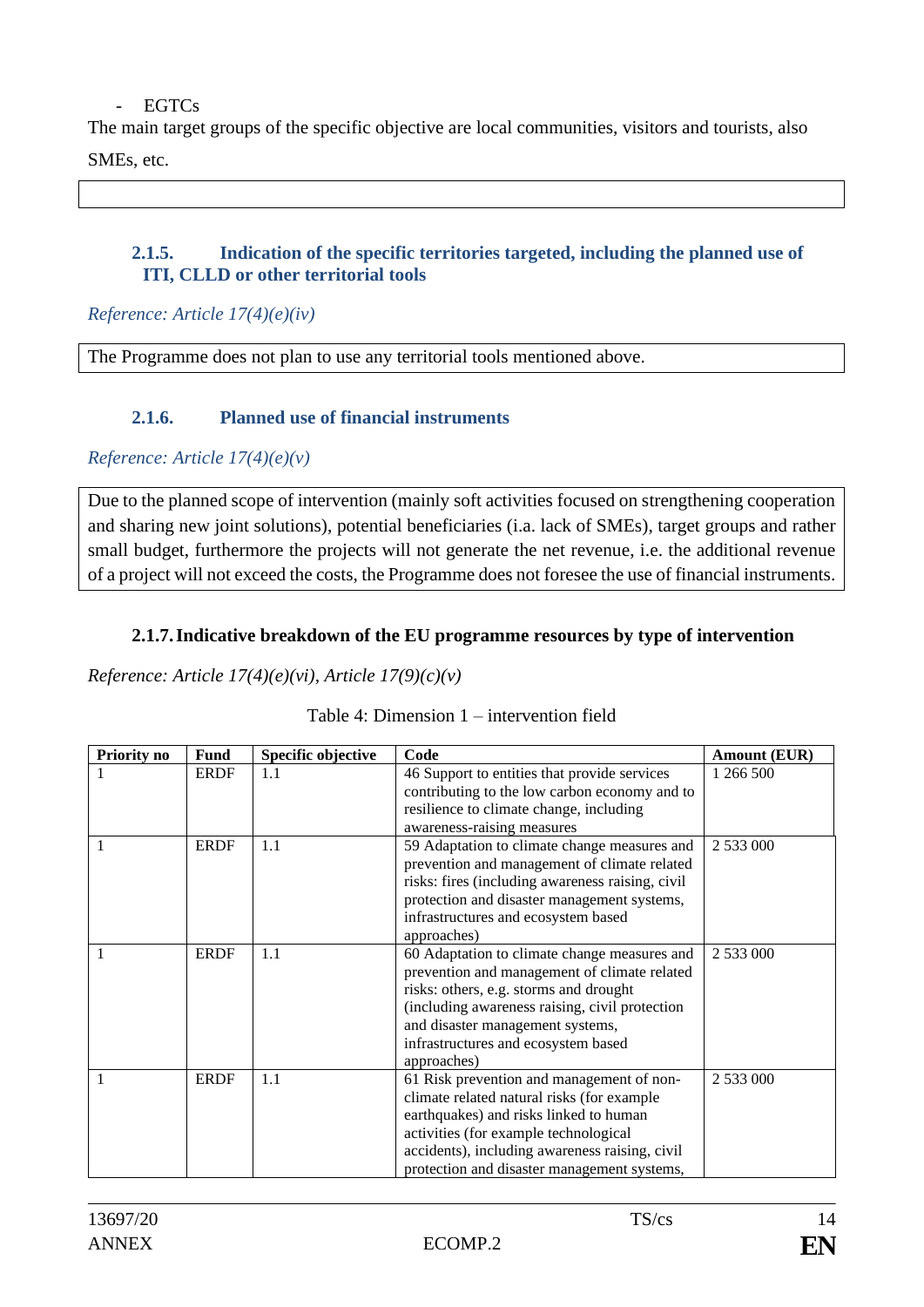|             |     | infrastructures and ecosystem based<br>approaches                                                          |           |
|-------------|-----|------------------------------------------------------------------------------------------------------------|-----------|
| <b>ERDF</b> | 1.1 | 71 Promoting the use of recycled materials as<br>raw materials                                             | 633 250   |
| <b>ERDF</b> | 1.1 | 78 Protection, restoration and sustainable use<br>of Natura 2000 sites                                     | 1 266 500 |
| <b>ERDF</b> | 1.1 | 79 Nature and biodiversity protection, natural<br>heritage and resources, green and blue<br>infrastructure | 1 899 750 |

## Table 5: Dimension 2 – form of financing

| Prior<br>n <sub>0</sub> | $\mathbf{r}$<br>†unα | $\cdot$<br>objective<br>Specific | ∼<br>Code | 'EUR)<br>Amoun                |
|-------------------------|----------------------|----------------------------------|-----------|-------------------------------|
|                         | <b>ERDF</b>          | .                                | -01       | 565 000<br>$\sim$<br>665<br>∸ |

Table 6: Dimension 3 – territorial delivery mechanism and territorial focus

| <b>Priority No</b> | $\mathbf{r}$<br>∀und | $\cdot$<br>Specific objective | <b>Code</b> | (EUR)<br>Amount |
|--------------------|----------------------|-------------------------------|-------------|-----------------|
|                    | ERDF                 | .                             | 18          | 665 000         |

## **2.2 Title of the priority** (repeated for each priority)

#### **Priority 2. Promoting physical, emotional and cultural wellbeing**

**2.2.1. Specific objective** (repeated for each selected specific objective, for priorities other than technical assistance)

**SO (v) Ensuring equal access to health care and fostering resilience of health systems, including primary care, and promoting the transition from institutional to family-based and community-based care**

### **2.2.2. Related types of action, and their expected contribution to those specific objectives and to macro-regional strategies and sea-basis strategies, where appropriate**

### **Expected contribution to the specific objective**

Firstly, the Programme will contribute to equal access to health care by supporting joint development or upgrade of health care services, mainly focusing on smaller health care institutions in the crossborder rural areas who should also benefit from the Programme. The development includes strengthening the medical and supporting staff, volunteers and filling the gaps with the necessary equipment. Secondly, the development of mobile health care services will also result in improvement of access to healthcare. Thirdly, the Programme will have a particular interest in mental health and will support cooperation in this area. Fourthly, active and healthy ageing is another key interest of the Programme.

The projects of this Programme specific objective potentially shall contribute to the actions of the EUSBSR "PA Health".

### **Related types of action**

- Joint development or upgrade of health care services, long term care services, help lines, online services related to health, emergency services, joint trainings for medical, supporting staff and volunteers;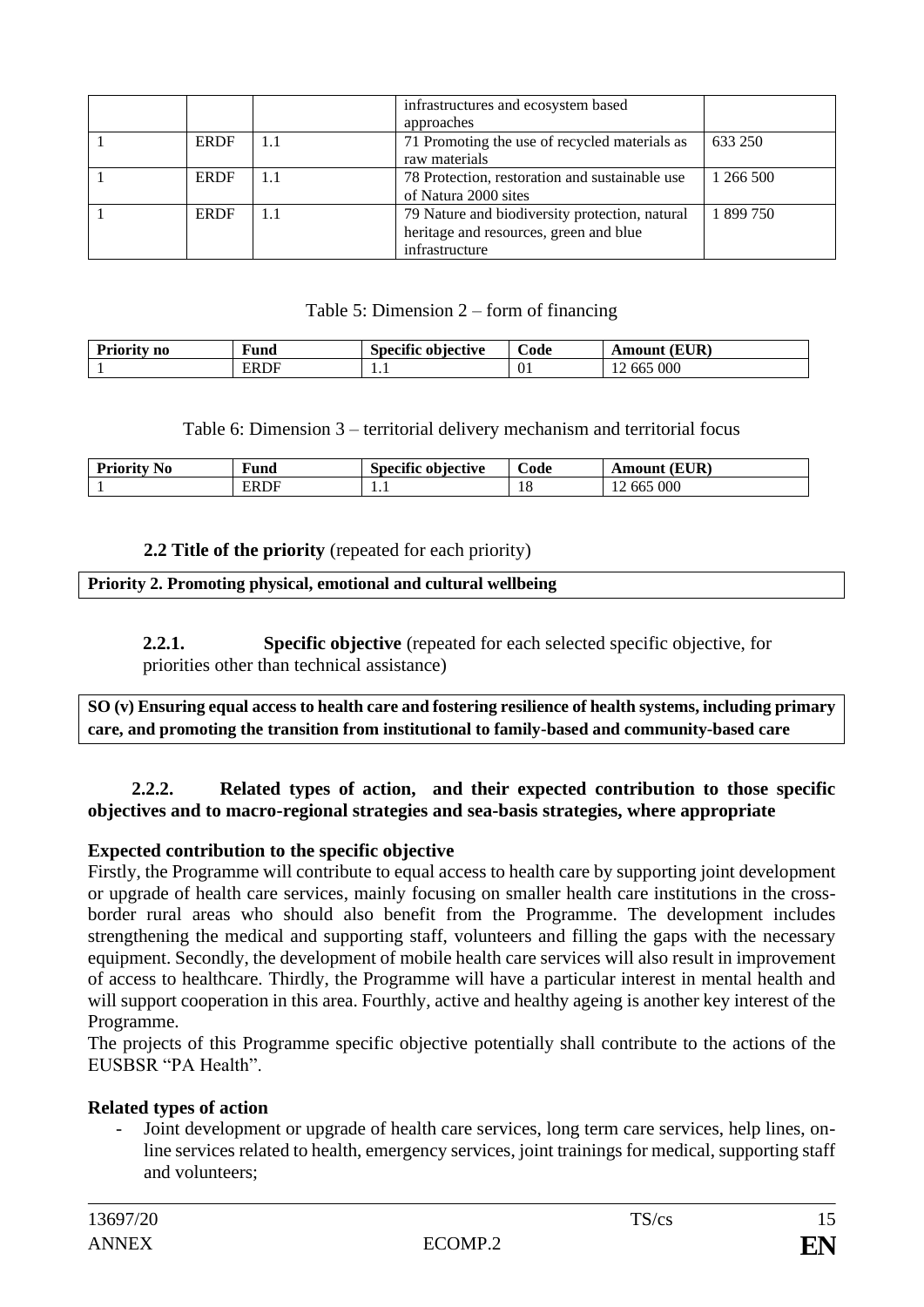- Joint actions and cooperation encouraging active and healthy ageing;
- Development of mobile health care services;
- Joint actions and cooperation in the area of mental health.

## **2.2.3 Indicators**

|  |  | Table 2: Output indicators |
|--|--|----------------------------|
|--|--|----------------------------|

| <b>Priority</b> | Specific<br>objective | ID<br>[5] | <b>Indicator</b>                                        | <b>Measurement</b><br>unit<br>$[255]$ | Milestone (2024)<br>$[200]$ | Final target (2029)<br>$[200]$ |
|-----------------|-----------------------|-----------|---------------------------------------------------------|---------------------------------------|-----------------------------|--------------------------------|
| 2               | 2.1                   | 69        | Capacity of new or modernised health<br>care facilities | persons/year                          | $\mathbf{0}$                | 12 18 6                        |
| 2               | 2.1                   | 87        | Organisations<br>cooperating<br>across<br>borders       | Organisation                          | 9                           | 28                             |
| $\overline{c}$  | 2.1                   | 116       | Jointly developed solutions                             | Solution                              |                             | 7                              |

Table 3: Result indicators

| <b>Priority</b> | <b>Specific</b><br>objective | ID  | <b>Indicator</b>                                                              | <b>Measurement</b><br>unit | <b>Baseline</b>  | <b>Reference</b><br>year | Final<br>target<br>(2029) | <b>Source</b><br>of data                       | <b>Comments</b> |
|-----------------|------------------------------|-----|-------------------------------------------------------------------------------|----------------------------|------------------|--------------------------|---------------------------|------------------------------------------------|-----------------|
| 2               | 2.1                          | 73  | Annual<br>users of<br>new or modernised<br>health<br>care<br>facilities       | users/year                 | $\boldsymbol{0}$ | 2020                     | 1827                      | Progress<br>reports of<br>projects /<br>survey |                 |
| 2               | 2.1                          | 84  | Organisations<br>cooperating across<br>borders<br>after<br>project completion | Organisation               | $\mathbf{0}$     | 2020                     | 27                        | Progress<br>reports of<br>projects /<br>survey |                 |
| 2               | 2.1                          | 104 | Solutions taken up<br>or up-scaled by<br>organisations                        | Solution                   | $\boldsymbol{0}$ | 2020                     | 5                         | Progress<br>reports of<br>projects /<br>survey |                 |

# **2.2.4. The main target groups**

*Text field [7000]*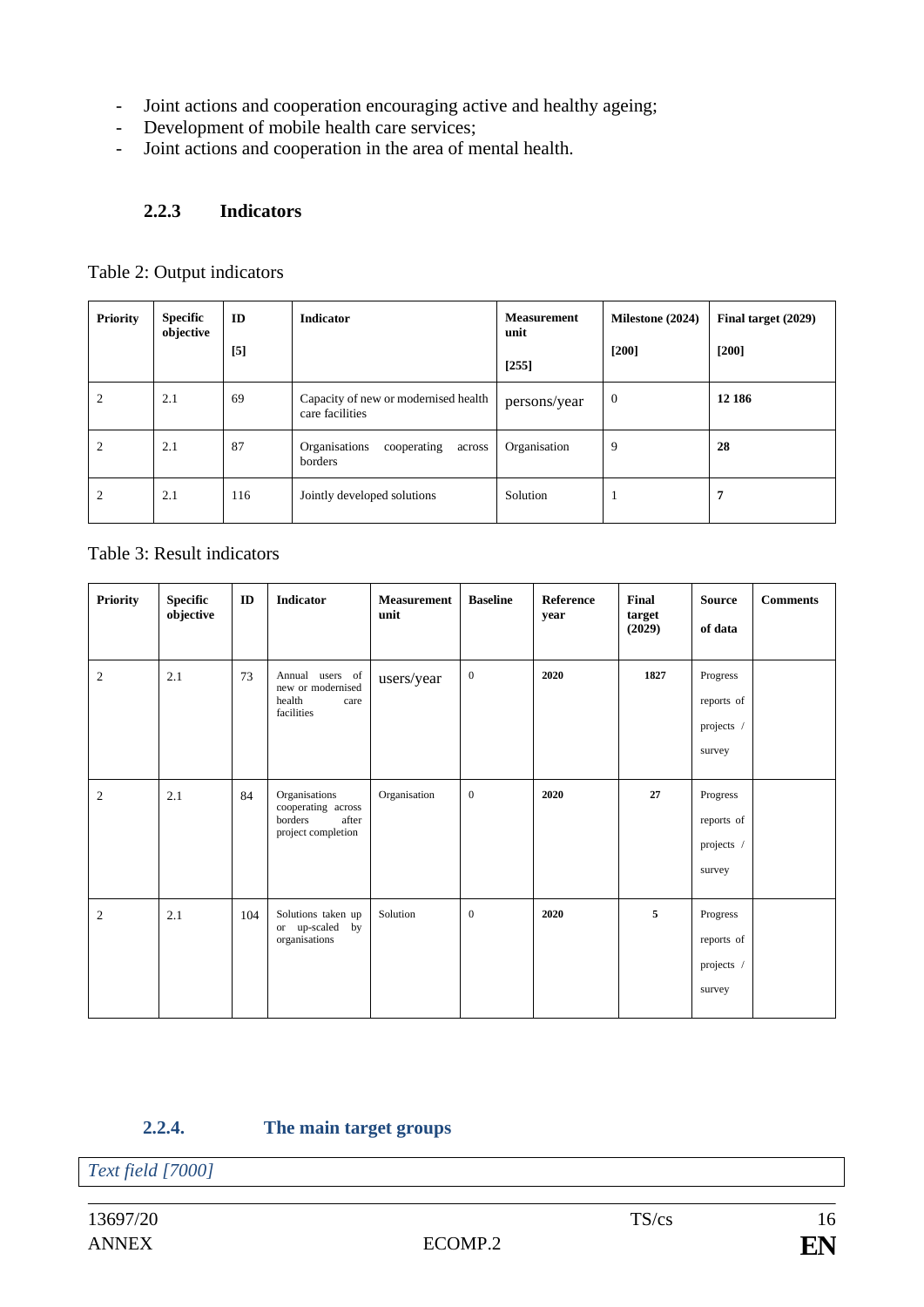The main types of beneficiaries foreseen to be financed under this specific objective are:

- Local, regional and national authorities;
- Public bodies and bodies governed by the public law;
- Associations
- NGOs.
- EGTCs

The main target groups of the specific objective are local communities, visitors and tourists, also SMEs, etc.

# **2.2.5. Indication of the specific territories targeted, including the planned use of ITI, CLLD or other territorial tools**

The Programme does not plan to use any territorial tools mentioned above.

# **2.2.6. Planned use of financial instruments**

Due to the planned scope of intervention (mainly soft activities focused on strengthening cooperation and sharing new joint solutions), potential beneficiaries (i.a. lack of SMEs), target groups and rather small budget, furthermore the projects will not generate the net revenue, i.e. the additional revenue of a project will not exceed the costs, the Programme does not foresee the use of financial instruments.

# **2.2.7.Indicative breakdown of the EU programme resources by type of intervention**

| <b>Priority no</b> | <b>Fund</b> | <b>Specific objective</b> | Code                           | Amount (EUR) |
|--------------------|-------------|---------------------------|--------------------------------|--------------|
|                    | <b>ERDF</b> | 2.1                       | 129 Health equipment           | 2 533 000    |
| 2                  | <b>ERDF</b> | 2.1                       | 130 Health mobile assets       | 1 688 667    |
| $\mathfrak{D}$     | <b>ERDF</b> | 2.1                       | 160 Measures to improve the    | 1 688 668    |
|                    |             |                           | accessibility, effectiveness   |              |
|                    |             |                           | and resilience of healthcare   |              |
|                    |             |                           | systems (excluding)            |              |
|                    |             |                           | infrastructure)                |              |
| $\mathfrak{D}$     | <b>ERDF</b> | 2.1                       | 173 Enhancing institutional    | 2 533 000    |
|                    |             |                           | capacity of public authorities |              |
|                    |             |                           | and stakeholders to            |              |
|                    |             |                           | implement territorial          |              |
|                    |             |                           | cooperation projects and       |              |
|                    |             |                           | initiatives in a cross-border, |              |
|                    |             |                           | transnational, maritime and    |              |
|                    |             |                           | inter-regional context         |              |

| Table 4: Dimension 1 – intervention field |  |  |
|-------------------------------------------|--|--|
|                                           |  |  |

### Table 5: Dimension 2 – form of financing

| Priority<br>no<br>and the control of the control of | <b>TO</b><br>Fund            | $\cdot$<br>Specific<br>objective | -<br>.code | (EUR)<br>Amour                     |
|-----------------------------------------------------|------------------------------|----------------------------------|------------|------------------------------------|
|                                                     | $\mathbf{FR}$<br>ж.<br>-www. | $\sim\cdot$                      | U.         | $\sim$ $\sim$ $\sim$<br><br>,<br>ີ |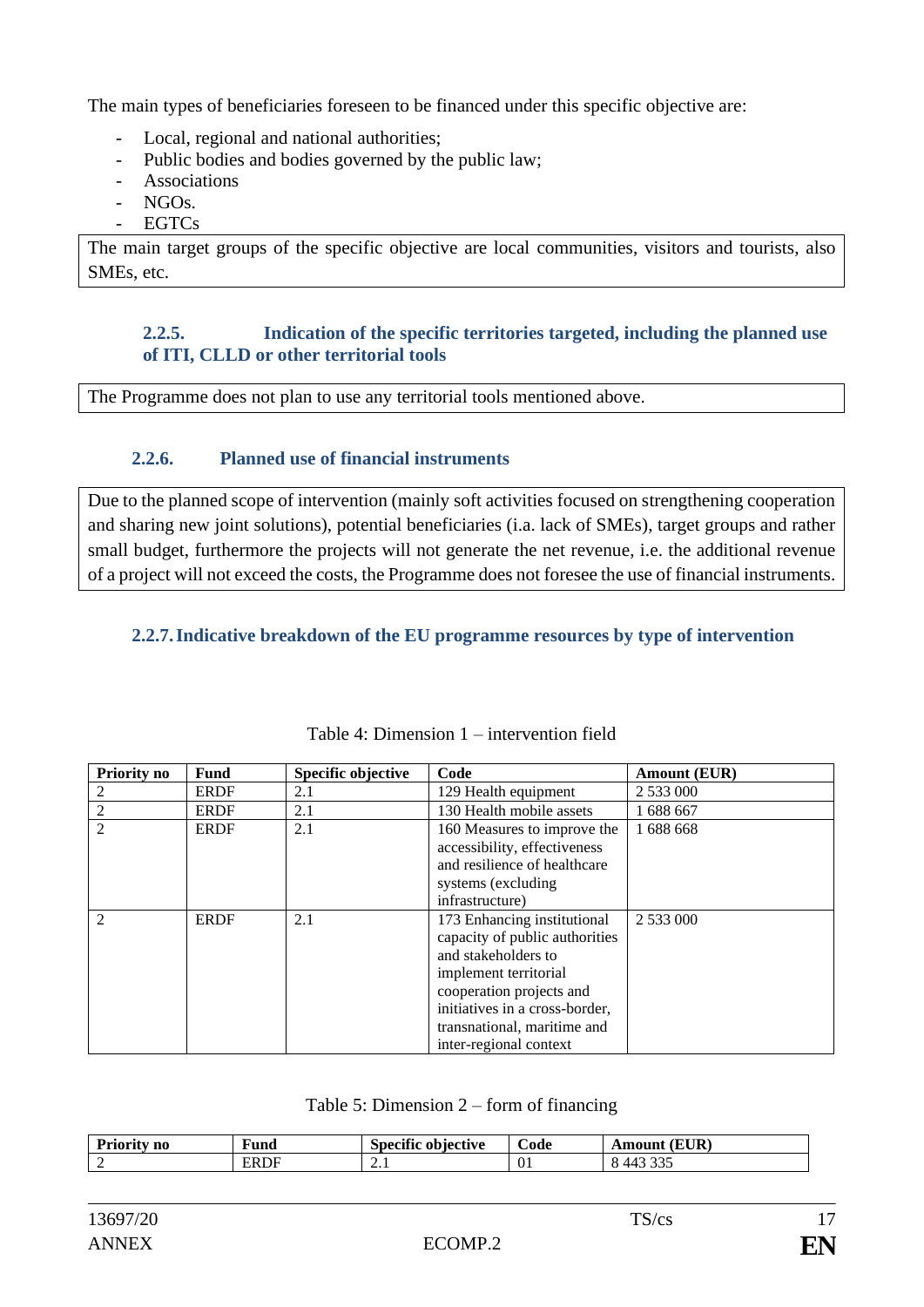Table 6: Dimension 3 – territorial delivery mechanism and territorial focus

| $\sim$ $\sim$<br><b>No</b><br>٦U<br>. | ®und | $\cdot$<br>. .<br>. obiective | -<br>പദ<br>ouc | $T$ $T$ $D$<br>ЛV |
|---------------------------------------|------|-------------------------------|----------------|-------------------|
| -                                     | ≀R   | $\overline{ }$                | 10             | $\sim$ $\sim$     |

**2.3.1. Specific objective** (repeated for each selected specific objective, for priorities other than technical assistance)

**SO (vi) Enhancing the role of culture and sustainable tourism in economic development, social inclusion and social innovation**

## **2.3.2. Related types of action, and their expected contribution to those specific objectives and to macro-regional strategies and sea-basis strategies, where appropriate**

## **Expected contribution to the specific objective**

The role of culture and sustainable tourism in economic development, social inclusion and social innovation will be enhanced in a few ways. Firstly, the Programme will support better visibility and increased visibility of the cross-border area as a tourism destination. Secondly, the Programme will facilitate the use of cultural and natural heritage to develop joint culture and tourism products and services, especially ones related to the sustainable tourism, including the development of common routes. Thirdly, the Programme will utilize the heritage not only for tourism purposes, but for other community purposes as well, such as social, educational, etc. Fourthly, infrastructure and other investments facilitating sustainable tourism will be supported. Finally, the Programme plans to support activities which will contribute to the development of tourism cross-border functional area, as envisaged in the EC study.

The projects of this Programme specific objective potentially shall contribute to the actions of several EUSBSR Policy Areas (PA), which might be "PA Tourism", "PA Culture" and possibly others.

# **Related types of action**

- Development of joint marketing strategies and their implementation;
- Development of joint tourism and culture routes;
- Joint cultural events and activities, including search of partners on the other side of the border with matching activities;
- Development of joint tourism and culture products;
- Sustainable development of natural and cultural heritage, including intangible assets, for tourism and community needs (social, educational, cultural);
- Joint initiatives in the field of maintenance and revitalisation of sites of cultural and natural heritage;
- Cooperation and joint actions implementing the concepts of tourism cross-border functional area proposed in the EC study "Identification of key elements for creating the touristic crossborder functional area at the Lithuanian –Polish border"

### **2.3.3 Indicators**

Table 2: Output indicators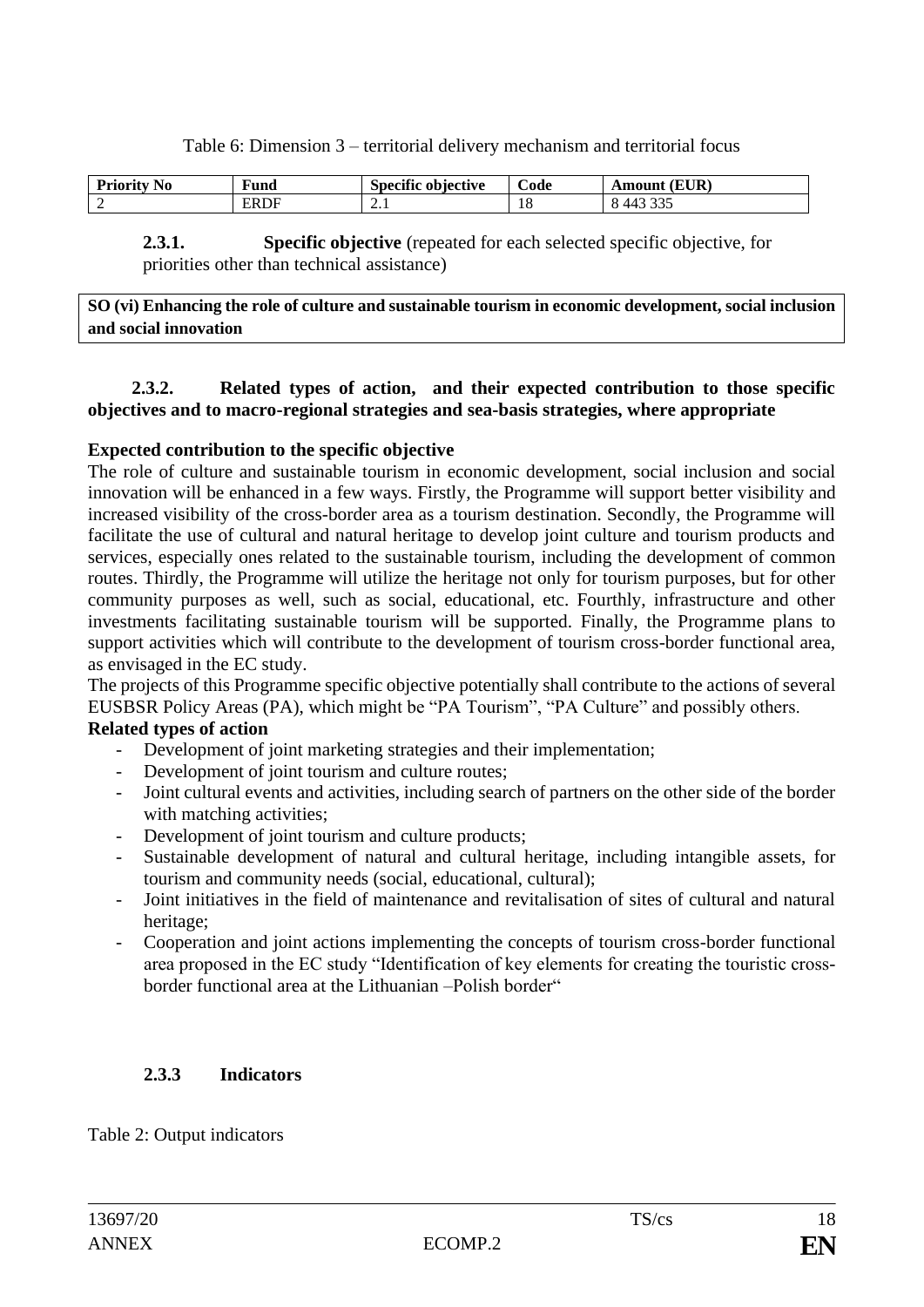| <b>Priority</b> | <b>Specific</b><br>objective | ID<br>[5] | <b>Indicator</b>                                  | <b>Measurement</b><br>unit<br>$[255]$ | Milestone (2024)<br>$[200]$ | Final target (2029)<br>$[200]$ |
|-----------------|------------------------------|-----------|---------------------------------------------------|---------------------------------------|-----------------------------|--------------------------------|
| 2               | 2.2                          | 77        | Number of cultural and tourism sites<br>supported | cultural<br>and<br>tourism sites      | $\bf{0}$                    | 19                             |
| 2               | 2.2                          | 87        | Organisations<br>cooperating<br>across<br>borders | Organisation                          | 14                          | 42                             |
| 2               | 2.2                          | 116       | Jointly developed solutions                       | Solution                              | $\mathbf{2}$                | 10                             |

# Table 3: Result indicators

| <b>Priority</b> | <b>Specific</b><br>objective | ID  | <b>Indicator</b>                                                              | <b>Measurement</b><br>unit | <b>Baseline</b>           | Reference<br>year | Final<br>target<br>(2029) | <b>Source</b><br>of data                       | <b>Comments</b> |
|-----------------|------------------------------|-----|-------------------------------------------------------------------------------|----------------------------|---------------------------|-------------------|---------------------------|------------------------------------------------|-----------------|
| $\mathfrak{2}$  | $2.2\,$                      | 77  | Visitors of cultural<br>and tourism sites<br>supported                        | visitors/<br>year          | 215 479                   | 2019              | 247 800                   | Progress<br>reports of<br>projects /<br>survey |                 |
| $\overline{2}$  | 2.2                          | 84  | Organisations<br>cooperating across<br>borders<br>after<br>project completion | Organisation               | $\theta$                  | 2020              | 40                        | Progress<br>reports of<br>projects /<br>survey |                 |
| $\mathfrak{2}$  | 2.2                          | 104 | Solutions taken up<br>or up-scaled by<br>organisations                        | Solution                   | $\boldsymbol{\mathit{0}}$ | 2020              | 8                         | Progress<br>reports of<br>projects /<br>survey |                 |

# **2.3.4. The main target groups**

The main types of beneficiaries foreseen to be financed under this specific objective are:

- Local, regional and national authorities;
- Public bodies and bodies governed by the public law;
- Associations
- NGOs.
- EGTCs

The main target groups of the specific objective are local communities, visitors and tourists, also SMEs, etc.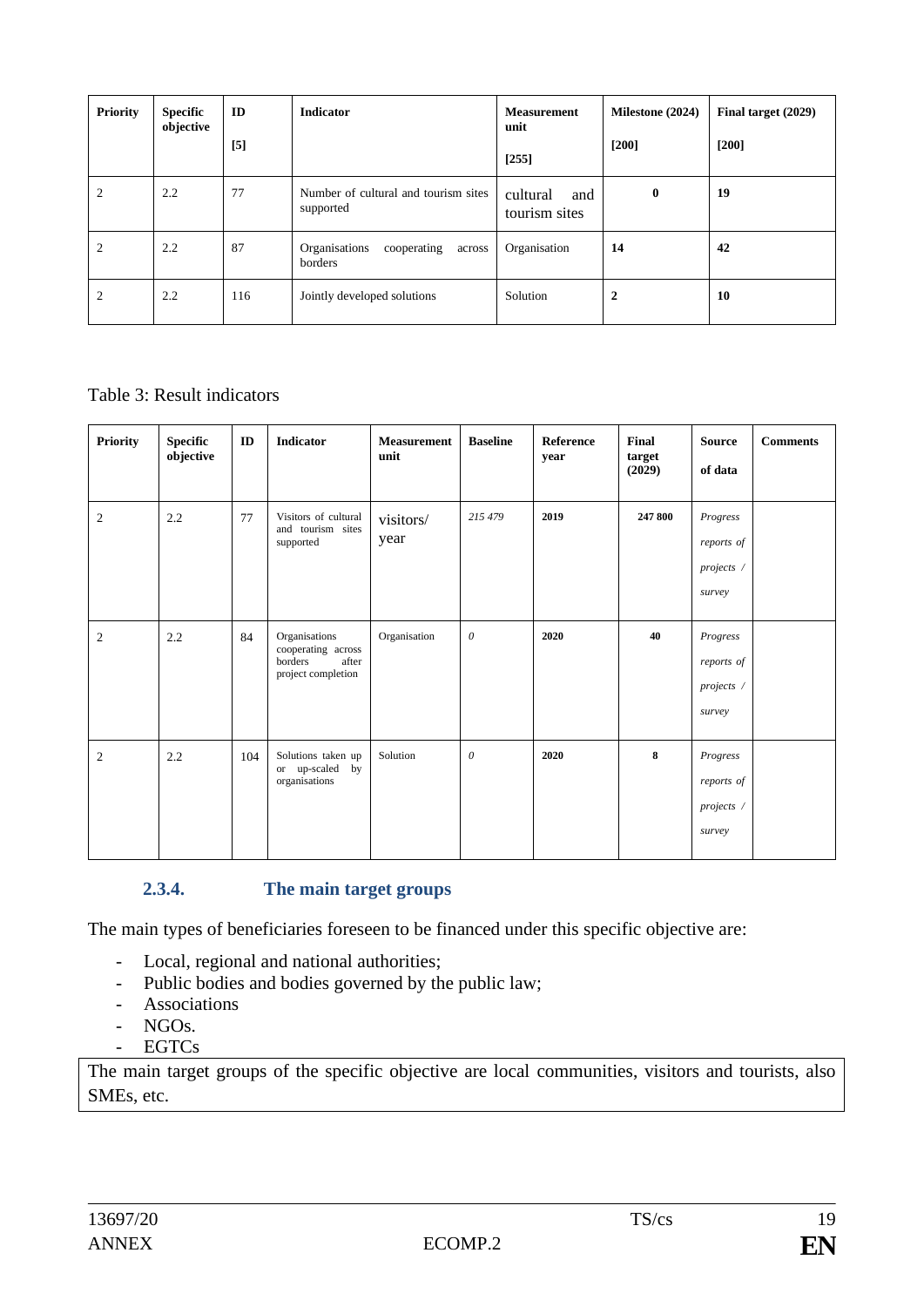# **2.3.5. Indication of the specific territories targeted, including the planned use of ITI, CLLD or other territorial tools**

The Programme does not plan to use any territorial tools mentioned above.

## **2.3.6. Planned use of financial instruments**

Due to the planned scope of intervention (mainly soft activities focused on strengthening cooperation and sharing new joint solutions), potential beneficiaries (i.a. lack of SMEs), target groups and rather small budget, furthermore the projects will not generate the net revenue, i.e. the additional revenue of a project will not exceed the costs, the Programme does not foresee the use of financial instruments.

### **2.3.7.Indicative breakdown of the EU programme resources by type of intervention**

| <b>Priority no</b> | Fund        | Specific objective | Code                            | <b>Amount (EUR)</b> |
|--------------------|-------------|--------------------|---------------------------------|---------------------|
| $\mathfrak{D}$     | <b>ERDF</b> | 2.2                | 165 Protection, development     | 4 4 3 2 7 5 0       |
|                    |             |                    | and promotion of public tourism |                     |
|                    |             |                    | assets and tourism services     |                     |
| $\mathcal{L}$      | <b>ERDF</b> | 2.2                | 166 Protection, development     | 4 4 3 2 7 5 0       |
|                    |             |                    | and promotion of cultural       |                     |
|                    |             |                    | heritage and cultural services  |                     |
| $\mathcal{L}$      | <b>ERDF</b> | 2.2                | 167 Protection, development     | 3 799 500           |
|                    |             |                    | and promotion of natural        |                     |
|                    |             |                    | heritage and eco-tourism other  |                     |
|                    |             |                    | than Natura 2000 sites          |                     |

#### Table 4: Dimension 1 – intervention field

### Table 5: Dimension 2 – form of financing

| ,,,,,<br>IA 1911 T<br>n0 | ∺uno              | . GI<br>objective<br>Snaeitie<br>$-111$ | $\sim$<br>$\mathcal{\cup}$ ode | (EUR)<br>Amount    |
|--------------------------|-------------------|-----------------------------------------|--------------------------------|--------------------|
|                          | FR<br>. .<br>civi | ∼ ∼<br>$\overline{a}$                   | <u>vi</u>                      | 000<br>-002<br>. . |

Table 6: Dimension 3 – territorial delivery mechanism and territorial focus

| $\blacksquare$<br>ъ.<br>Prioritv<br>NO | √und | $\sim$<br><br>obiective<br>.snecīt | ∼<br>ode | 'EUR<br>Amour |
|----------------------------------------|------|------------------------------------|----------|---------------|
|                                        | FRL. | <b>^^</b>                          | LО       | 565 000       |
|                                        | DE   | متدمته                             | 10       | .00           |

### **2.4 Title of the priority** (repeated for each priority)

**Priority 3. Strengthening cooperation of local stakeholders**

**2.4.1. Specific objective** (repeated for each selected specific objective, for priorities other than technical assistance)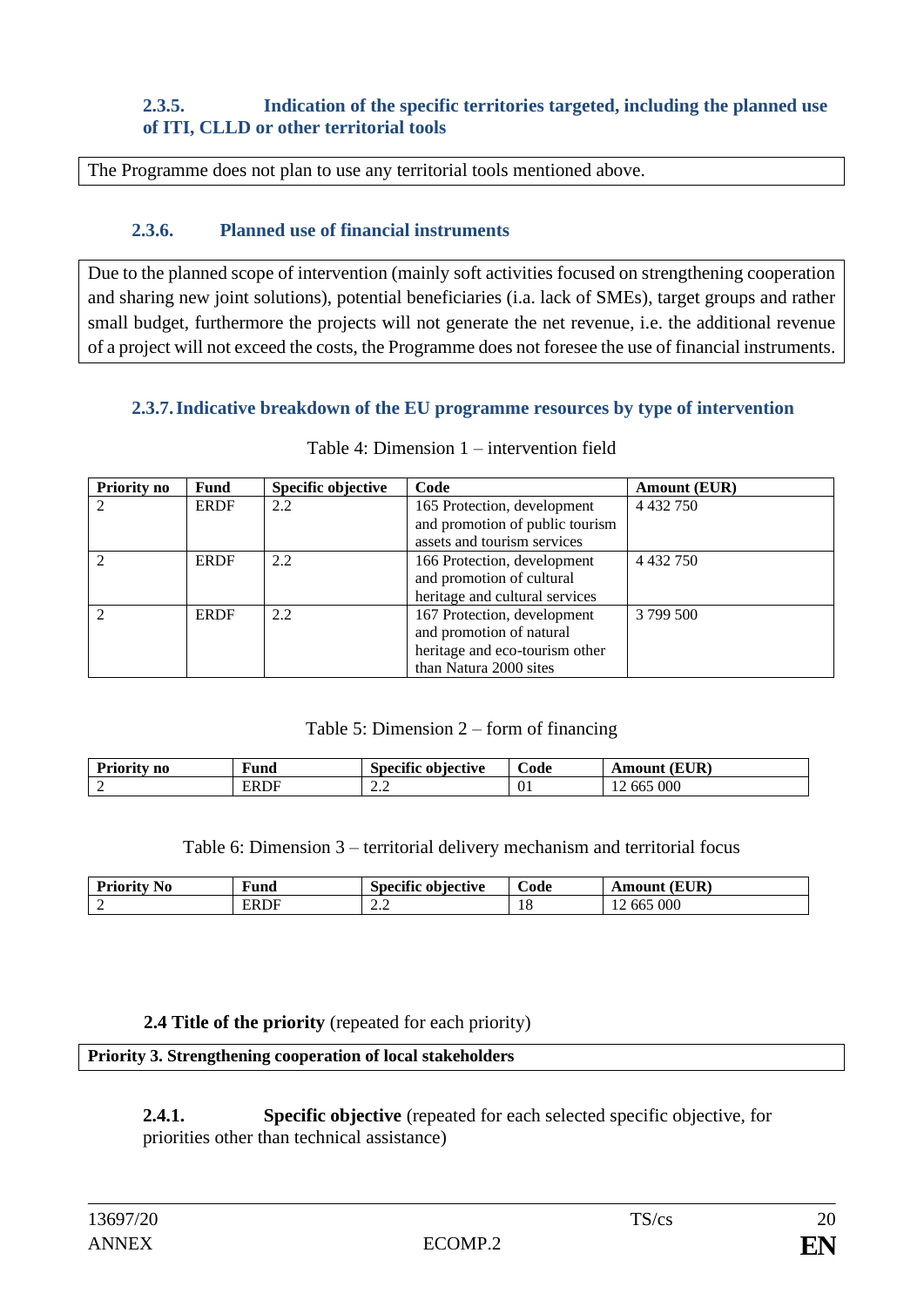**ISO (c) Build up mutual trust, in particular by encouraging people-to-people actions**

## **2.4.2. Related types of action, and their expected contribution to those specific objectives and to macro-regional strategies and sea-basis strategies, where appropriate**

# **Expected contribution to the specific objective**

The Programme will contribute to building up mutual trust by encouraging various people-to-people actions. Firstly, different initiatives such as conferences, workshops, etc. strengthening the networking and cooperation of local stakeholders will be promoted. Secondly, the Programme will support relevant joint capacity building, joint events and cultural activities. Thirdly, a special interest is in strengthening citizens involvement in decision making and enforcement of local communities' organisations. Fourthly, the Programme will contribute to people-to-people activities by promoting sport and healthy lifestyle of cross-border communities.

The projects of this Programme specific objective potentially shall contribute to the actions of several EUSBSR Policy Areas (PA), which might be "PA Secure", "PA Culture" and possibly others.

## **Related types of action**

- Delivery of initiatives (conferences, workshops etc.), aimed at strengthening the networking and cooperation capacity of local actors;
- Joint trainings and other types of capacity building;
- Joint events and cultural activities;
- Activities supporting citizen's involvement in decision making, political participation, enforcement of local communities' organisations, strengthening civic power of citizens and their civic engagement;
- Purchase of small-scale equipment and small scope investments necessary for cooperation project and sustainability activities;
- Promotion of sport and healthy lifestyle of cross-border communities.

# **2.4.3 Indicators**

| <b>Priority</b> | <b>Specific</b><br>objective | ID<br>[5] | <b>Indicator</b>                                  | <b>Measurement</b><br>unit<br>[255] | Milestone (2024)<br>$[200]$ | Final target (2029)<br>$[200]$ |
|-----------------|------------------------------|-----------|---------------------------------------------------|-------------------------------------|-----------------------------|--------------------------------|
| 3               | 3.1                          | 81        | Participations in joint actions across<br>borders | Participation                       | 47                          | 210                            |
| 3               | 3.1                          | 115       | Public events across borders jointly<br>organised | Event                               | 6                           | 31                             |
| 3               | 3.1                          | 87        | Organisations<br>cooperating<br>across<br>borders | Organisation                        | 11                          | 33                             |

Table 2: Output indicators

### Table 3: Result indicators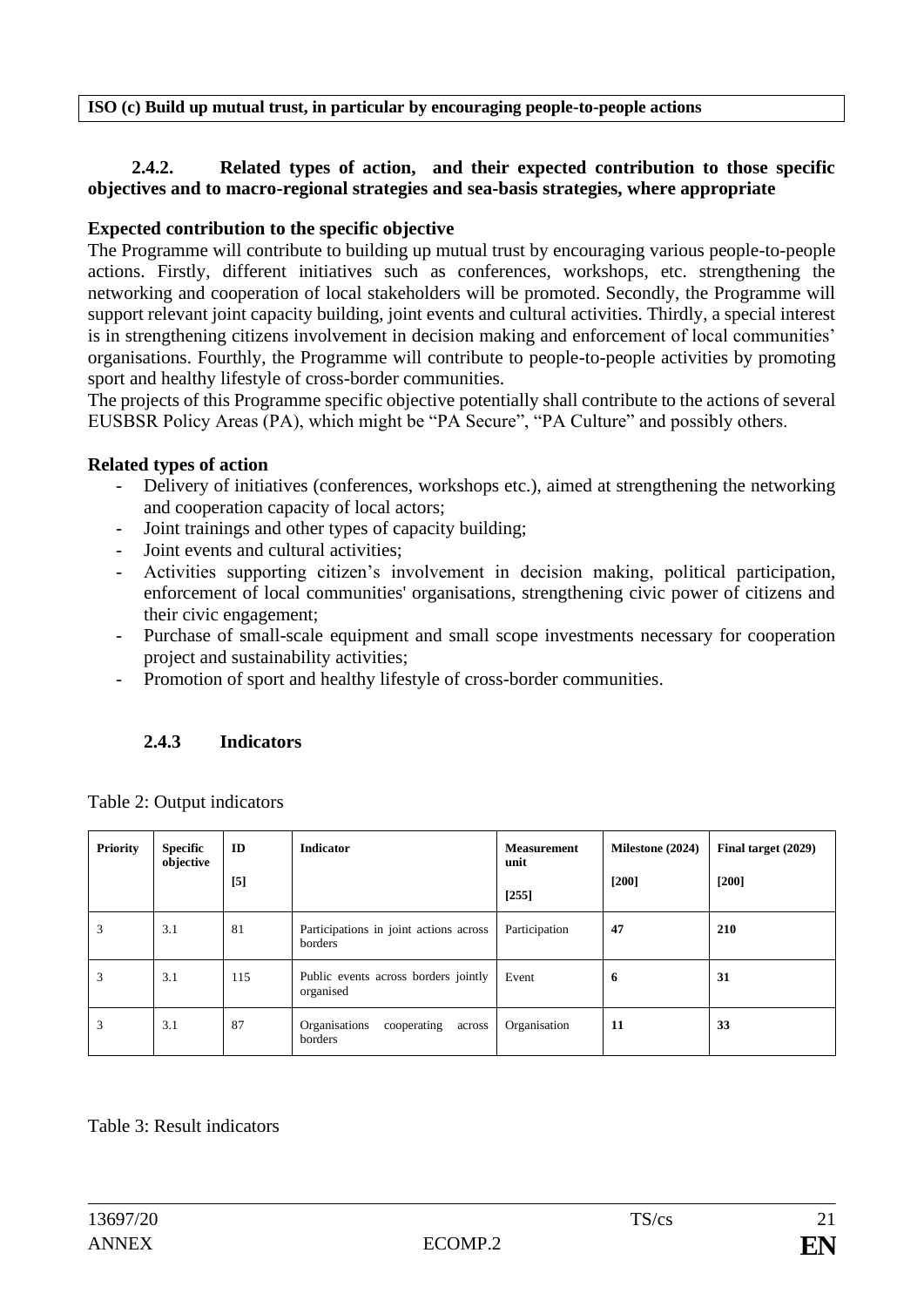| <b>Priority</b> | <b>Specific</b><br>objective | ID | <b>Indicator</b>                                                                       | <b>Measurement</b><br>unit | <b>Baseline</b> | Reference<br>year | Final<br>target<br>(2029) | <b>Source</b><br>of data                       | <b>Comments</b> |
|-----------------|------------------------------|----|----------------------------------------------------------------------------------------|----------------------------|-----------------|-------------------|---------------------------|------------------------------------------------|-----------------|
| 3               | 3.1                          | 85 | in<br>Participations<br>joint actions across<br>borders<br>after<br>project completion | Participation              | $\theta$        | 2020              | 52                        | Survey                                         |                 |
| 3               | 3.1                          | 84 | Organisations<br>cooperating across<br>borders<br>after<br>project completion          | Organisation               | $\theta$        | 2020              | 31                        | Progress<br>reports of<br>projects /<br>survey |                 |

# **2.4.4. The main target groups**

The main types of beneficiaries foreseen to be financed under this specific objective are:

- Local, regional and national authorities;
- Public bodies and bodies governed by the public law;
- **Associations**
- NGO<sub>s</sub>.
- EGTCs

The main target groups of the specific objective are local communities, visitors and tourists, also SMEs, etc.

## **2.4.5. Indication of the specific territories targeted, including the planned use of ITI, CLLD or other territorial tools**

The Programme does not plan to use any territorial tools mentioned above.

# **2.4.6. Planned use of financial instruments**

Due to the planned scope of intervention (mainly soft activities focused on strengthening cooperation and sharing new joint solutions), potential beneficiaries (i.a. lack of SMEs), target groups and rather small budget, furthermore the projects will not generate the net revenue, i.e. the additional revenue of a project will not exceed the costs, the Programme does not foresee the use of financial instruments.

### **2.4.7.Indicative breakdown of the EU programme resources by type of intervention**

| <b>Priority no</b> | Fund        | <b>Specific objective</b> | Code                               | <b>Amount (EUR)</b> |
|--------------------|-------------|---------------------------|------------------------------------|---------------------|
|                    | <b>ERDF</b> | 3.1                       | 173 Enhancing institutional        | 4 2 2 1 6 6 7       |
|                    |             |                           | capacity of public authorities     |                     |
|                    |             |                           | and stakeholders to implement      |                     |
|                    |             |                           | territorial cooperation projects   |                     |
|                    |             |                           | and initiatives in a cross-border, |                     |

| Table 4: Dimension $1$ – intervention field |
|---------------------------------------------|
|                                             |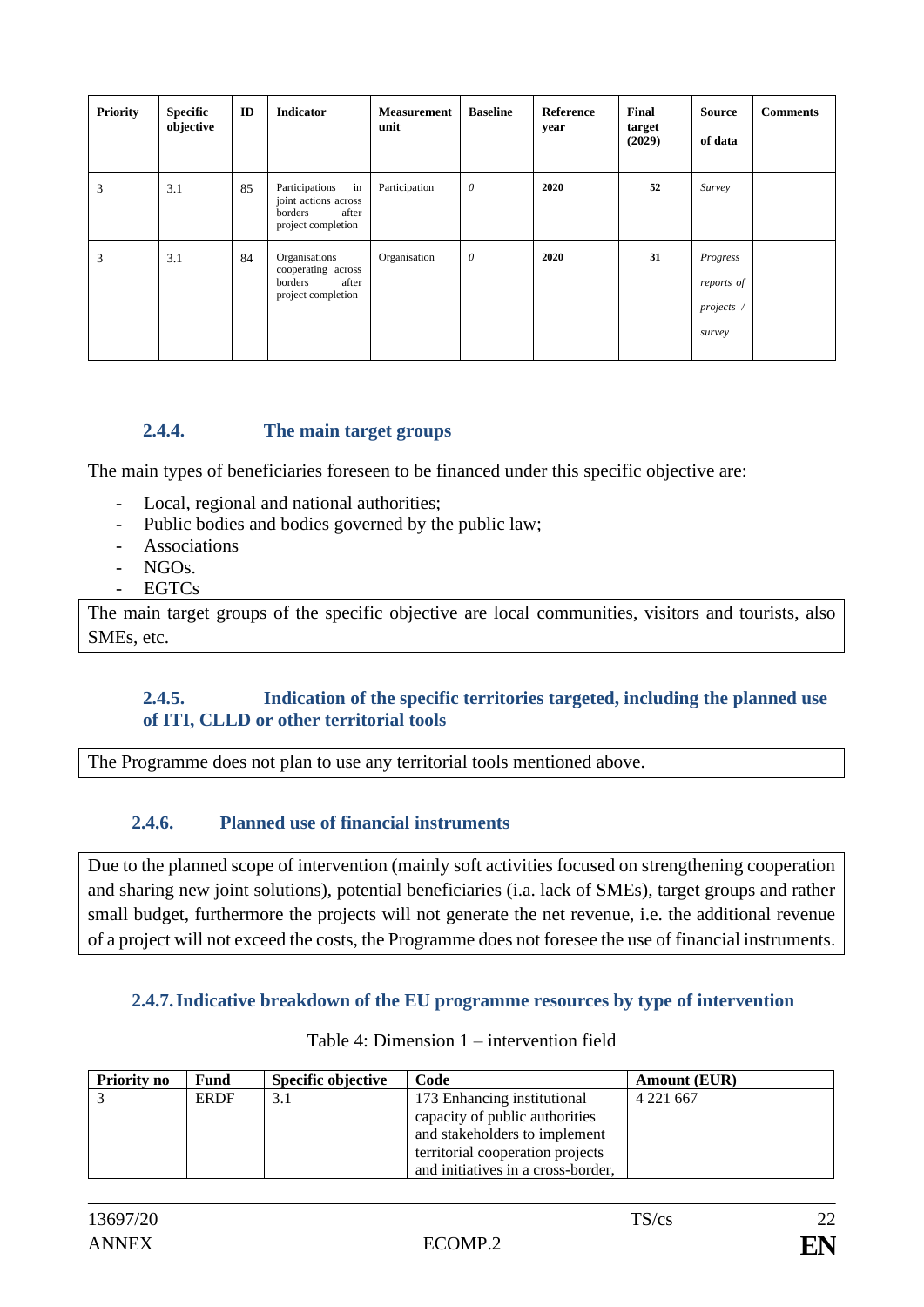|  | and<br>mme<br>. |  |
|--|-----------------|--|
|  | ш<br>◡◠         |  |

#### Table 5: Dimension 2 – form of financing

| D<br>utv no | $\blacksquare$<br>∗und | $\sim$<br><br>obiective<br>snecīt | $\sim$<br>Code | EUR<br>Amour <sup>®</sup>  |
|-------------|------------------------|-----------------------------------|----------------|----------------------------|
|             | ERDF                   | ـ                                 | υı.            | $\sim$<br>OO.<br><u>. </u> |

Table 6: Dimension 3 – territorial delivery mechanism and territorial focus

| D.<br>No<br>. IU | $\sim$<br>111M<br>unu | ⌒<br>$• \n$<br>objective | -<br>Code | EUR <sup>\</sup><br>Amoun <sup>+</sup> |
|------------------|-----------------------|--------------------------|-----------|----------------------------------------|
|                  | ۱ь                    | ـ                        | 10        | $\sim$<br>66<br><u>. .</u>             |

**2.5.1. Specific objective** (repeated for each selected specific objective, for priorities other than technical assistance)

| ISO (f) Other actions to support better cooperation governance |
|----------------------------------------------------------------|
|----------------------------------------------------------------|

### **2.5.2. Related types of action, and their expected contribution to those specific objectives and to macro-regional strategies and sea-basis strategies, where appropriate**

#### **Expected contribution to the specific objective**

Firstly, the Programme will support the transfer of good practices among Lithuanian and Polish stakeholders in various policy areas, including circular economy and energy efficiency. Secondly, the Programme will in particular support cooperation in the areas of education, including vocational education, life-long education, etc., training and social inclusion. Thirdly, the Programme will promote cooperation in various fields of governance: among firefighting and rescue service providers, police, social or educational institutions, exchange of experience between local authorities, sharing knowledge and best practices in different fields including activities involving NGOs to get synergies and bring added value while jointly solving problems relevant for the cross-border communities. The projects of this Programme specific objective potentially shall contribute to the actions of several EUSBSR Policy Areas (PA), which might be "PA Secure", "PA Education" and possibly others.

#### **Related types of action**

- Transfer of good practices and cooperation activities between local, regional and national authorities and public service providers;
- Development and implementation of joint training programmes, online training and study programmes, cooperation and joint actions in the area of vocational training;
- Cooperation with employers and organisation of practical learning in private companies located on programme territory;
- Joint actions and cooperation in the area of firefighting and rescue services;
- Exchange of experience of policies applied in the fields of circular economy and energy efficiency;
- Share of best practices in the field of social integration and working with disadvantaged groups, joint development or upgrade of social services, including piloting and social innovation; joint trainings for social service providers and other specialists working with the target groups;
- Joint activities (events, workshops, etc.) for target groups;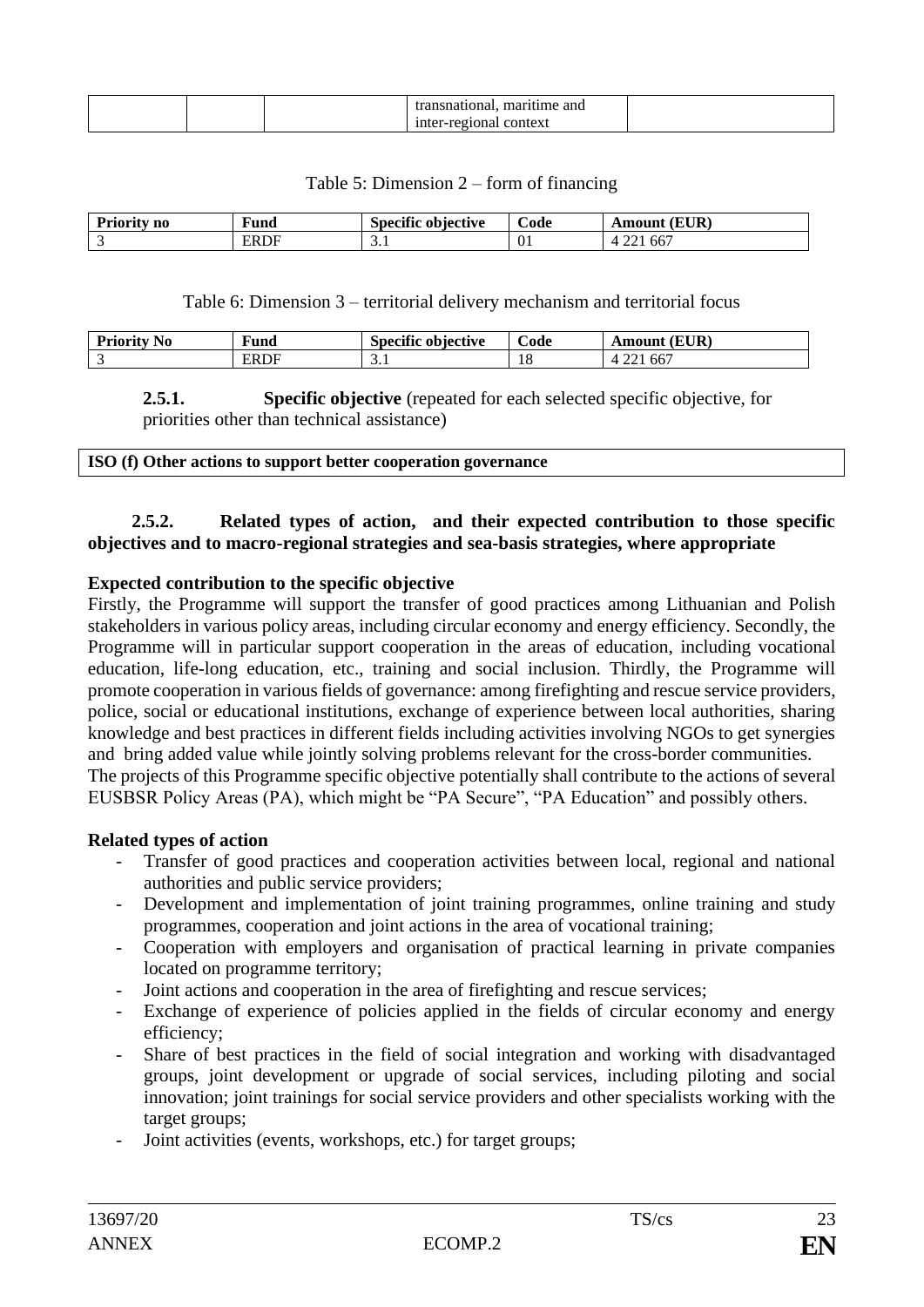- Purchase of small-scale equipment and investments necessary for cooperation project and sustainability of its results;
- Joint actions identifying and strengthening functional thematic relationships in the Programme area and its nearest vicinity, enhancing impact on the cross-border area.

# **2.5.3 Indicators**

| <b>Priority</b> | <b>Specific</b><br>objective | ID    | <b>Indicator</b>                                     | <b>Measurement</b><br>unit | Milestone (2024) | Final target (2029) |
|-----------------|------------------------------|-------|------------------------------------------------------|----------------------------|------------------|---------------------|
|                 |                              | $[5]$ |                                                      | $[255]$                    | $[200]$          | $[200]$             |
| 3               | 3.2                          | 85    | joint<br>training<br>in<br>Participations<br>schemes | Participation              | 70               | 315                 |
| 3               | 3.2                          | 116   | Jointly developed solutions                          | Solution                   |                  | 7                   |
| 3               | 3.2                          | 87    | Organisations<br>cooperating<br>across<br>borders    | Organisation               | 11               | 33                  |

Table 3: Result indicators

| <b>Priority</b> | <b>Specific</b><br>objective | ID  | <b>Indicator</b>                                                              | <b>Measurement</b><br>unit | <b>Baseline</b>       | Reference<br>year | Final<br>target<br>(2029) | <b>Source</b><br>of data                       | <b>Comments</b> |
|-----------------|------------------------------|-----|-------------------------------------------------------------------------------|----------------------------|-----------------------|-------------------|---------------------------|------------------------------------------------|-----------------|
| 3               | 3.2                          | 81  | Completions<br>of<br>training<br>joint<br>schemes                             | Participants               | $\theta$              | 2020              | 283                       | Progress<br>reports of<br>projects             |                 |
| 3               | 3.2                          | 104 | Solutions taken up<br>or up-scaled by<br>organisations                        | Solution                   | $\theta$              | 2020              | 5                         | Progress<br>reports of<br>projects /<br>survey |                 |
| 3               | 3.2                          | 84  | Organisations<br>cooperating across<br>borders<br>after<br>project completion | Organisation               | $\boldsymbol{\theta}$ | 2020              | 31                        | Progress<br>reports of<br>projects /<br>survey |                 |

# **2.5.4. The main target groups**

The main types of beneficiaries foreseen to be financed under this specific objective are: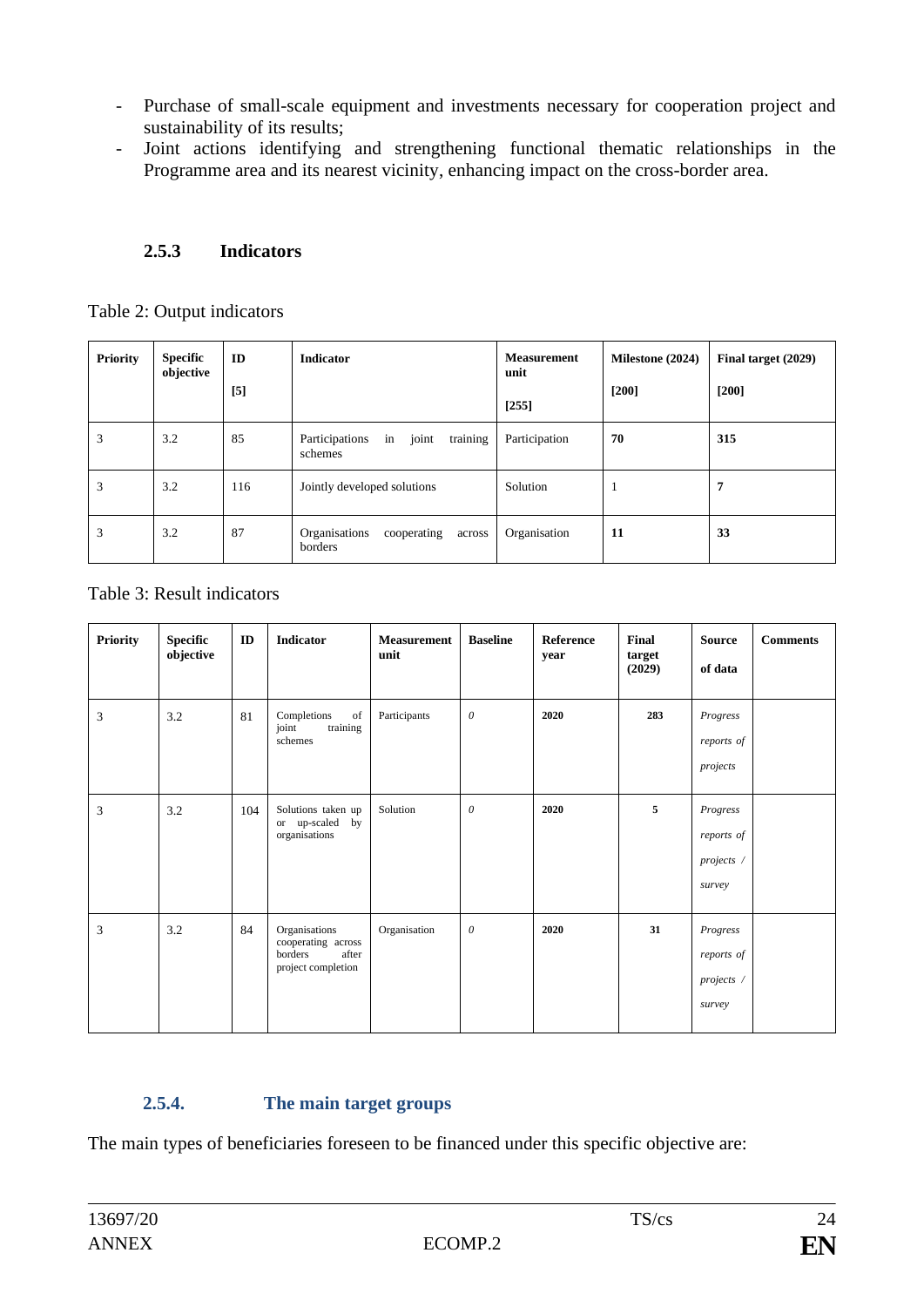- Local, regional and national authorities;
- Public bodies and bodies governed by the public law;
- **Associations**
- $NGOs.$
- EGTCs

The main target groups of the specific objective are local communities, visitors and tourists, also SMEs, etc.

## **2.5.5. Indication of the specific territories targeted, including the planned use of ITI, CLLD or other territorial tools**

The Programme does not plan to use any territorial tools mentioned above.

# **2.5.6. Planned use of financial instruments**

Due to the planned scope of intervention (mainly soft activities focused on strengthening cooperation and sharing new joint solutions), potential beneficiaries (i.a. lack of SMEs), target groups and rather small budget, furthermore the projects will not generate the net revenue, i.e. the additional revenue of a project will not exceed the costs, the Programme does not foresee the use of financial instruments.

## **2.5.7.Indicative breakdown of the EU programme resources by type of intervention**

| <b>Priority no</b> | <b>Fund</b> | Specific objective | Code                             | <b>Amount (EUR)</b> |
|--------------------|-------------|--------------------|----------------------------------|---------------------|
|                    | <b>ERDF</b> | 3.2                | 173 Enhancing institutional      | 4 2 2 1 6 6 7       |
|                    |             |                    | capacity of public authorities   |                     |
|                    |             |                    | and stakeholders to implement    |                     |
|                    |             |                    | territorial cooperation projects |                     |
|                    |             |                    | and initiatives in a cross-      |                     |
|                    |             |                    | border, transnational, maritime  |                     |
|                    |             |                    | and inter-regional context       |                     |

# Table 4: Dimension 1 – intervention field

### Table 5: Dimension 2 – form of financing

| $\mathbf{r}$<br>.<br>- - -<br>no | ∗und     | $\cdot$<br>objective<br>maont | ∼<br>_ode | <b>EUR</b><br>i wa anny<br>n |
|----------------------------------|----------|-------------------------------|-----------|------------------------------|
|                                  | ₹R<br>1F | $\sim$<br>ىم ب                | <u>vi</u> | $\sim$<br>00                 |

### Table 6: Dimension 3 – territorial delivery mechanism and territorial focus

| D.,<br>N0 | $\overline{\phantom{a}}$<br>†una | $\bullet$<br>snecr<br>iective | --<br>ode | 'uid      |
|-----------|----------------------------------|-------------------------------|-----------|-----------|
|           | к                                | $\sim$<br>ىر ب                | *∼        | --<br>nn. |

# **3. Financing plan**

*Reference: Article 17(4)(g)*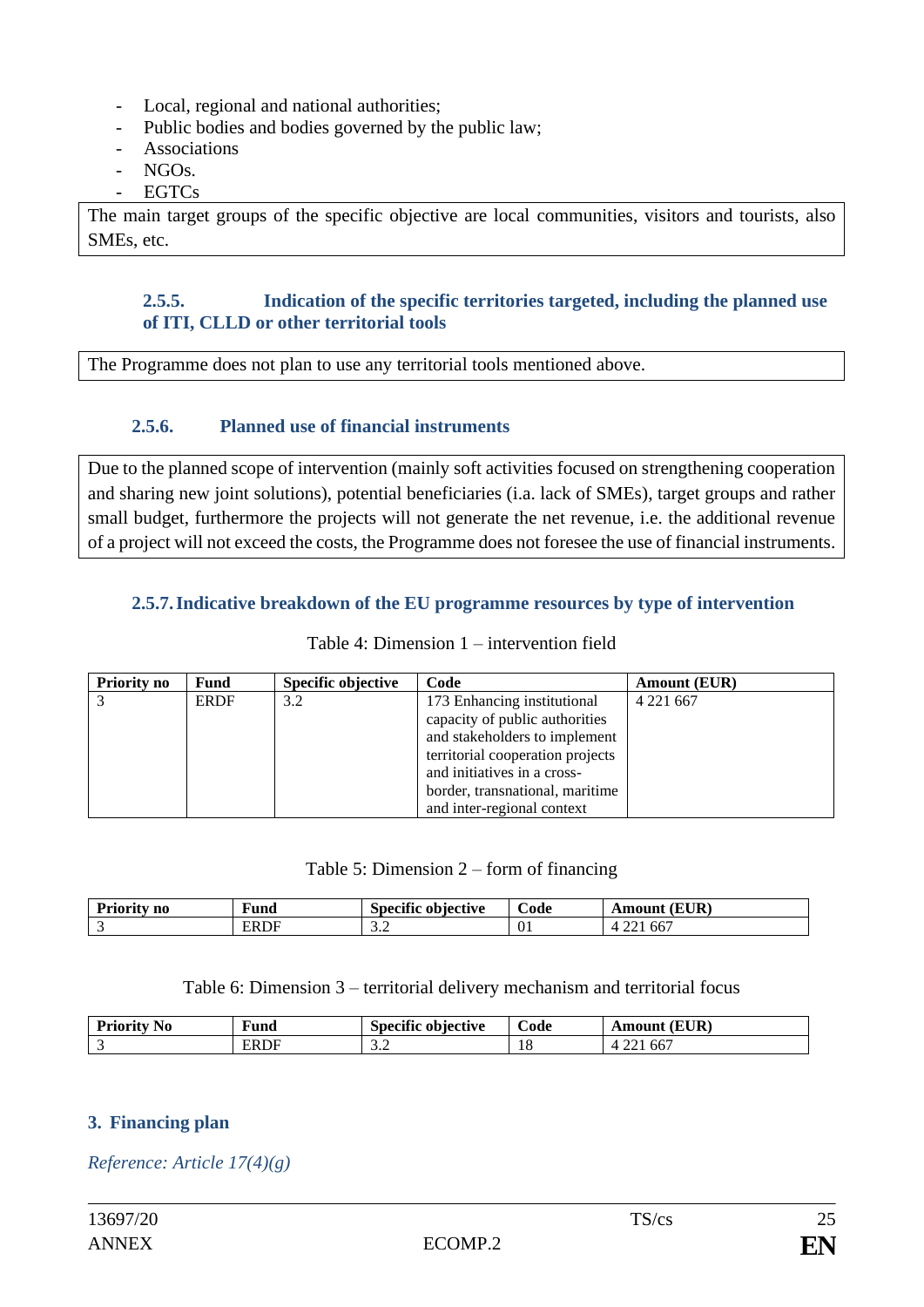# **3.1 Financial appropriations by year**

*Reference: Article 17(4)(g)(i), Article 17(5)(a)-(d)*

| <b>Fund</b>                                                 | 2021   | 2022      | 2023      | 2024                                          | 2025      | 2026    | 2027         | <b>Total</b> |
|-------------------------------------------------------------|--------|-----------|-----------|-----------------------------------------------|-----------|---------|--------------|--------------|
| <b>ERDF</b><br><i>(territorial)</i><br>cooperation<br>goal) | $\cup$ | 7 808 107 |           | 7 933 529   8 061 458   8 191 947   6 788 017 |           |         | 6923777      | 45 706 835   |
| <b>Total</b>                                                | 0      | 7808107   | 7 933 529 | 8 061 458                                     | 8 191 947 | 6788017 | 6 9 23 7 7 7 | 45 706 835   |

### Table 7

# **3.2 Total financial appropriations by fund and national co-financing**

*Reference: Article 17(4)(g)(ii), Article 17(5)(a)-(d)*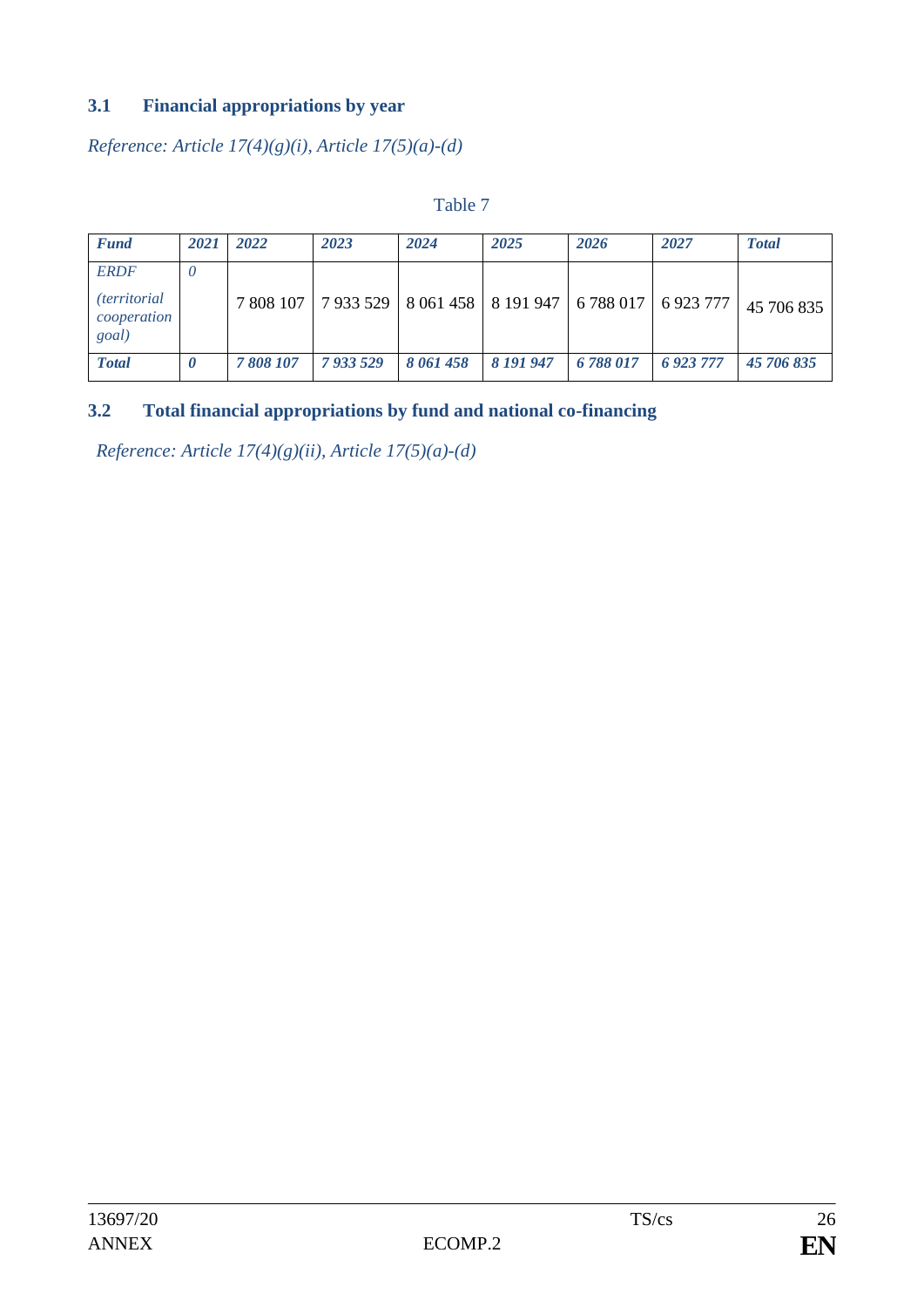Policy objecti ve Priorit y Fund Basis for calcula tion EU support (total eligible cost or public contrib ution) EU contribution  $(a)=(a1)+(a2)$ Indicative breakdown of the EU contribution National contribution  $(b)=(c)+(d)$ Indicative breakdown of the national counterpart Total  $(e)=(a)+(b)$ Cofinanci ng rate  $(f)=(a)$ (e) **Contributions** from the third countries without TA pursuant to Article 27(1) (a1) for TA pursuant to Article 27(1) (a2) National public (c) National private (d) Total  $(e)=(a)+(b)$ Cofinanci ng rate  $(f)=(a)$ (e) Contributions from the third countries 2 1 ERDF Total 13,712,050.00 12,665,000.00 1,047,050.00 3,428,013.00 3,428,013.00 0.00 17,140,063.00 80.00 0.00 4 2 ERDF Total 22,853,418.00 21,108,335.00 1,745,083.00 5,713,355.00 5,713,355.00 0.00 28,566,773.00 80.00 0.00 6  $\vert$ 3 ERDF  $\vert$ Total 9,141,367.00 8,443,334.00 698,033.00 2,285,342.00 2,285,342.00 0.00 11,426,709.00 80.00 0.00

Table 8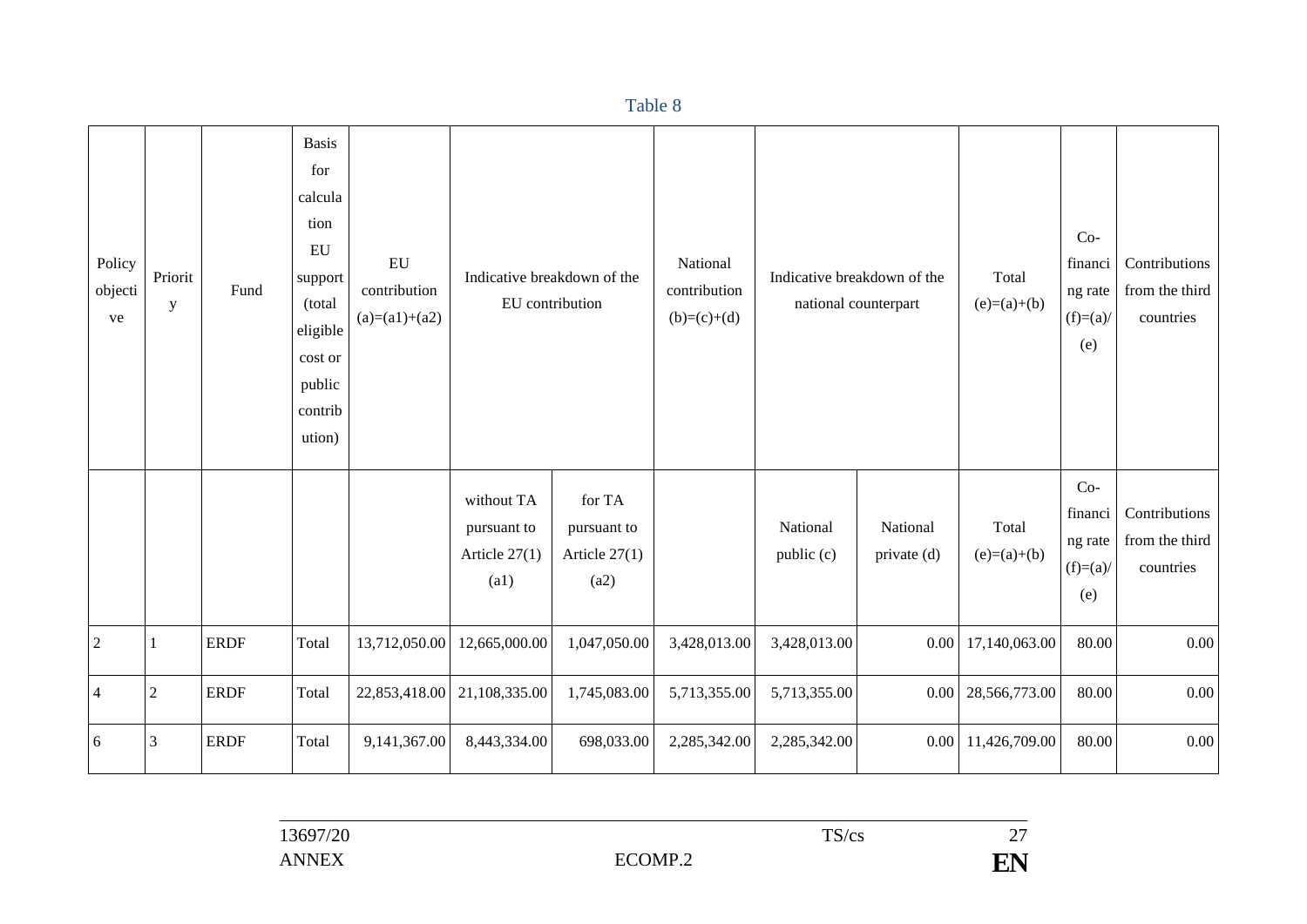| Policy<br>objecti<br>ve | Priorit<br>$\mathbf y$ | Fund        | <b>Basis</b><br>for<br>calcula<br>tion<br>EU<br>support<br>(total<br>eligible<br>cost or<br>public<br>contrib<br>ution) | ${\rm EU}$<br>contribution<br>$(a)=(a1)+(a2)$ | Indicative breakdown of the<br>EU contribution       |                                                  | National<br>contribution<br>$(b)=(c)+(d)$ | Indicative breakdown of the<br>national counterpart |                         | Total<br>$(e)=(a)+(b)$ | $Co-$<br>financi<br>ng rate<br>$(f)=(a)$<br>(e) | Contributions<br>from the third<br>countries |
|-------------------------|------------------------|-------------|-------------------------------------------------------------------------------------------------------------------------|-----------------------------------------------|------------------------------------------------------|--------------------------------------------------|-------------------------------------------|-----------------------------------------------------|-------------------------|------------------------|-------------------------------------------------|----------------------------------------------|
|                         |                        |             |                                                                                                                         |                                               | without TA<br>pursuant to<br>Article $27(1)$<br>(a1) | for TA<br>pursuant to<br>Article $27(1)$<br>(a2) |                                           | National<br>public (c)                              | National<br>private (d) | Total<br>$(e)=(a)+(b)$ | $Co-$<br>financi<br>ng rate<br>$(f)=(a)$<br>(e) | Contributions<br>from the third<br>countries |
|                         | Total                  | <b>ERDF</b> |                                                                                                                         | 45,706,835.00                                 | 42,216,669.00                                        | 3,490,166.00                                     | 11,426,710.00                             | 11,426,710.00                                       |                         | $0.00$ 57,133,545.00   | 80.00                                           | $0.00\,$                                     |
|                         | Grand<br>total         |             |                                                                                                                         | 45,706,835.00                                 | 42,216,669.00                                        | 3,490,166.00                                     | 11,426,710.00                             | 11,426,710.00                                       |                         | 0.00 57,133,545.00     | 80.00                                           | 0.00                                         |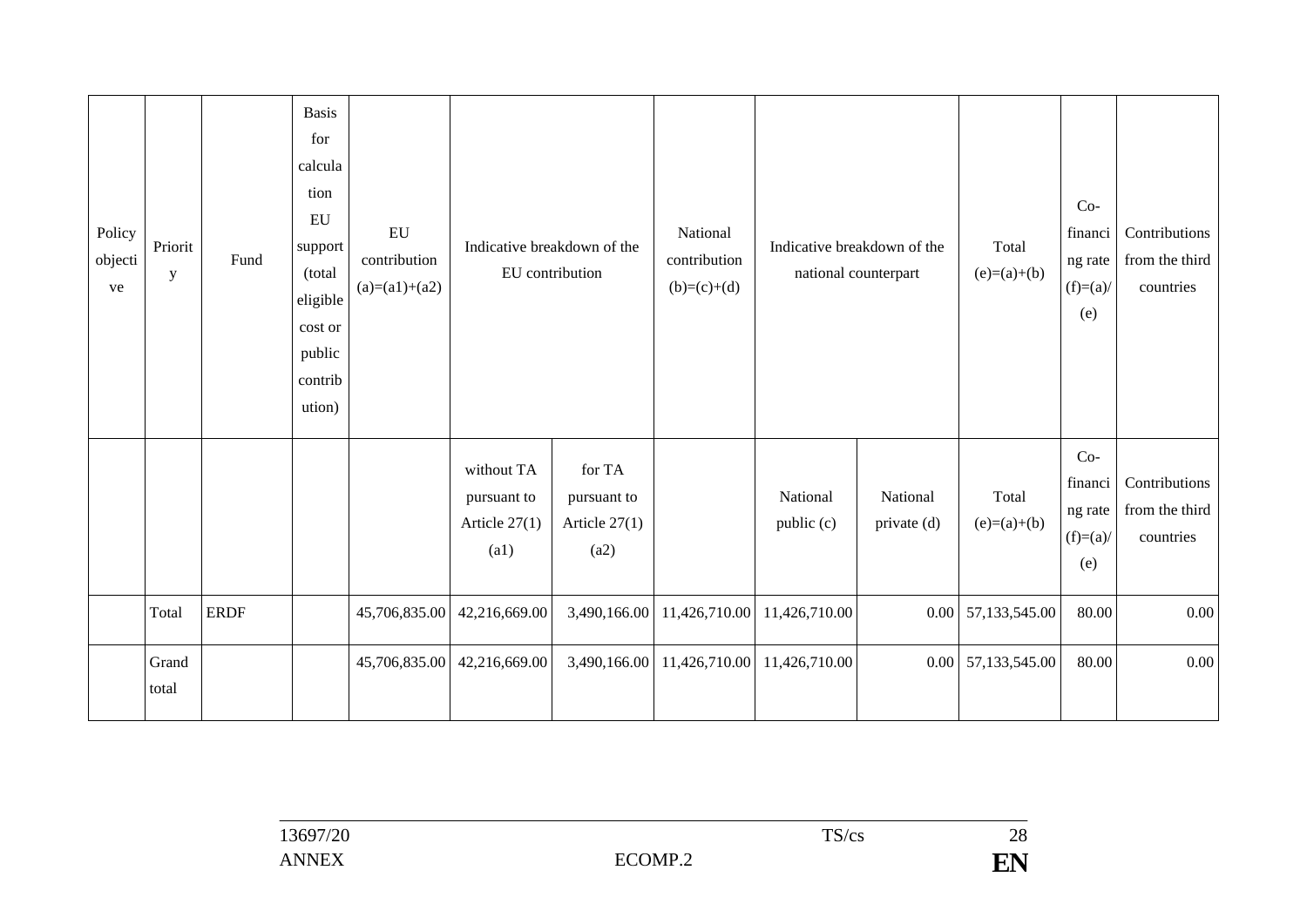#### **4. Action taken to involve the relevant programme partners in the preparation of the Interreg programme and the role of those programme partners in the implementation, monitoring and evaluation**

### *Reference: Article 17(4)(h)*

#### *Text field [10 000]*

The preparation of the Programme was in line with the provisions set out in the Article  $17(3)(g)$ of the Interreg Regulation. The Programming Task Force (PTF) was formed from the representatives of national, regional and local levels: the Ministry of the Interior of the Republic of Lithuania, the Ministry of Development Funds and Regional Policy of the Republic of Poland, regional institutions and social and economic partners. The PTF has started its activities in 2019.

There was a questionnaire to the potential pogramme stakeholders (local and regional authorities, service providers, NGO's, business support institutions, universities, environmental organizations, etc.) prepared and distributed which helped to get the overview of the needs of the different institutions followed by two workshops to discuss the new programme perspectives basing on the Policy Objectives for 2021-2027 period which took place on 16 January 2020 in Ryn (Poland) and on 23 January 2020 in Vilnius (Lithuania).

During the process of prearation of the needs and potential analysis for the programme various stakeholders were interviewed and consulted through the surveys and focus group meetings. The aim of this research was to understand best the most important aspects and needs of the cooperation within the programme by Programme stakeholders, existing/ and potential partners and other institutions. The outcome of this analytical work was transferred into SWOT analysis and Problems and Objectives' Tree which directed themathic scope of the programme.

The documents agreed by PTF were provided for access of the general public on the programme website dedicated to 2021-2027 programme. The documents were also published on the website of the programme authorities.

The public consultations of the draft programme were held from 20 December 2021 till 19 January 2022 and included i.a. the possibility of providing comments via email to the JS and a series of conferences on the programme area. The reports from public consultations are available upon the request of Commission.

Monitoring of the Programme implementation shall be the responsibility of the Programme Monitoring Committee (MC) which is planned to be established after the Programme adoption and constituted from representatives of national, regional and local levels, including social and economic partners. The involvement of socio-economic and environmental Programme partners in the work of the MC will be ensured by the Member States in line with the Commission Delegated Regulation (EU) No 240/2014 of 7 January 2014 on the European code of conduct and the CPR. Appropriate measures to avoid potential conflict of interest will be taken where involving relevant partners to preparation of calls for proposals and decision-making process.

The evaluation of the Programme shall be carried out involving relevant partners and the outcomes from the evaluation will be also subject of MC approval and consultations with

S /  $\mathbf{r}$ s

29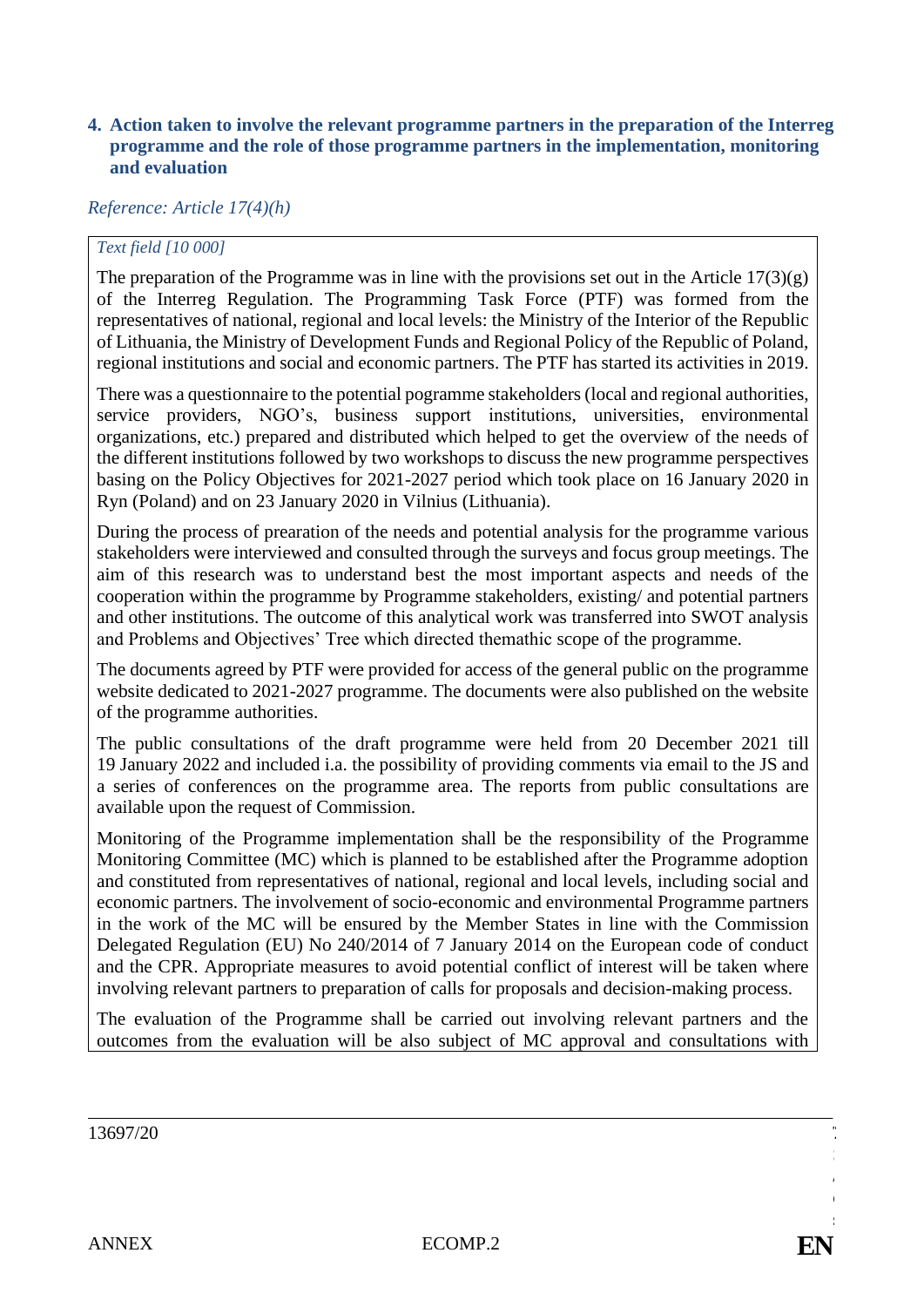partners. All the principles and rules of involvement will be in details specified in the Rules of Procedures for the Monitoring Committee.

#### **5. Approach to communication and visibility for the Interreg programme (objectives, target audiences, communication channels, including social media outreach, where appropriate, planned budget and relevant indicators for monitoring and evaluation)**

*Reference: Article 17(4)(i)*

#### **The Main Objective**

To ensure the visibility of Interreg Lithuania-Poland programme activities contributing to the achievement of the objectives throughout the Programme cycle of the period 2021-2027, using communication and visibility actions as a tool.

Detailed objectives:

• Informing potential applicants relevant for reaching the Programme objectives about the funding opportunities and support for preparing the appropriate applications;

• Supporting Programme beneficiaries in the implementation of projects process, for reaching the indicators and objectives set in the project;

• Informing Programme stakeholders and decision-makers about the Programme timely and efficiently;

• Raising general public awareness of the results and benefits achieved by the Programme and showing positive impact and added value of cross-border cooperation and the EU intervention on people's lives.

#### **Target audience**

The core target groups for the Programme communication are potential applicants and project partners. The communication activities will be targeted to both new and past applicants and project partners operating in the Programme area. Other target audience: general public living in the Programme area, programme bodies, social and economic partners, entrepreneurs, EU institutions.

#### **Communication channels**

The following communication channels will be used:

• Website of the Programme and relevant institutions involved in the implementation of the Programme and EU funds in each Member State participating in the Programme. Website of the Programme will be audience-oriented with information about the Programme objectives, activities, available funding opportunities, achievements, supporting materials, project's information available. The website will be available for general audience, including people with disabilities and special needs.

• Social media channels. The most popular social media platforms will be used to contribute to the visibility of activities related to the Programme and projects' achievements.

• Events and meetings (online/ hybrid/ face-to-face): seminars, webinars, workshops, public events, etc.

 $13697/20$ 

S /  $\mathbf{r}$ s

30)<br>300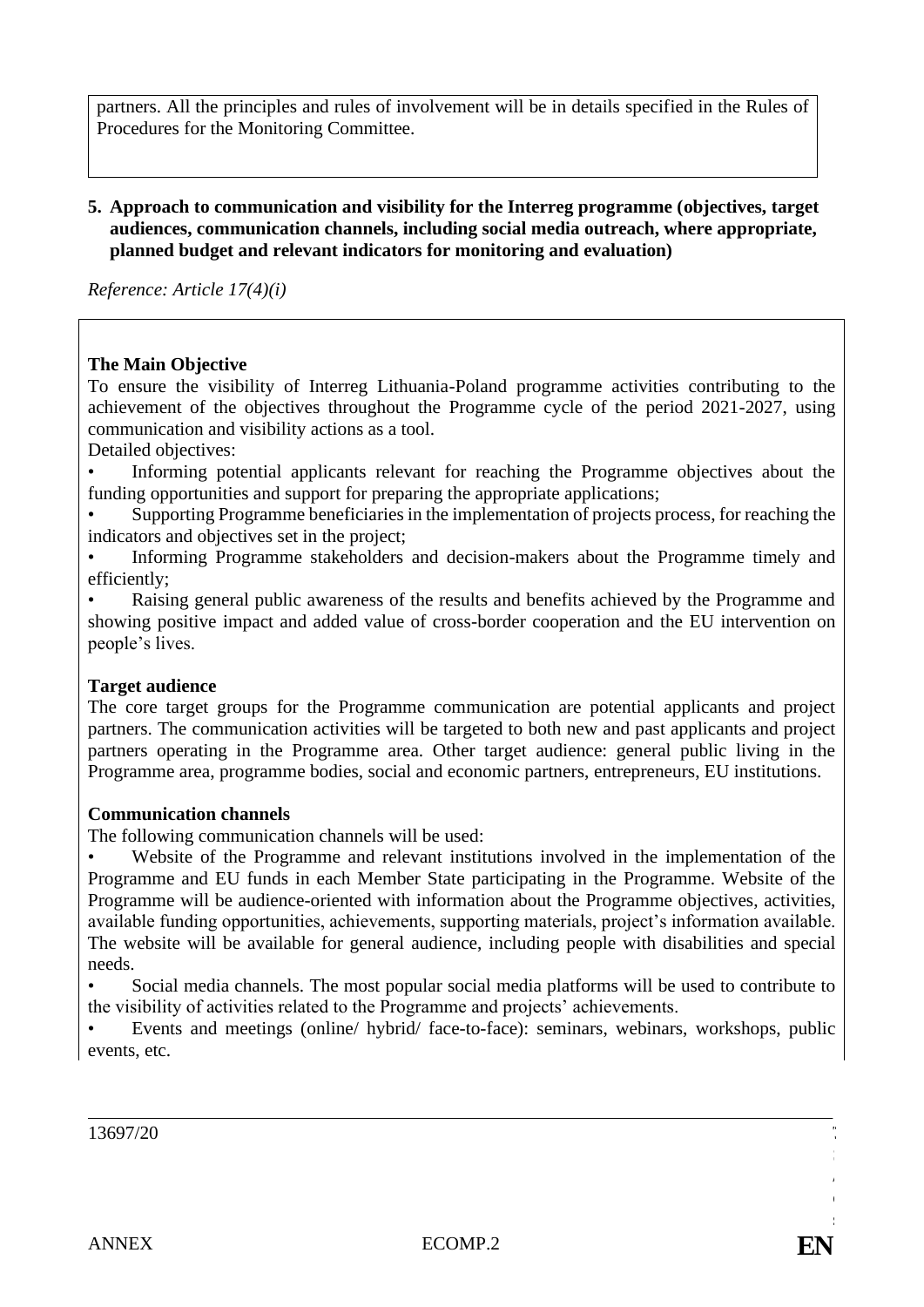• Digital and printed materials in support of the Programme's communication and visibility actions, including newsletters/annual summaries, etc.

• Direct communication: individual consultations, consultations on-spot/online consultations/etc.

• Regional contact points, Information Points on European funds, EuropeDirect network etc.

The communication potential and abilities of the beneficiaries will be used in the information and promotion activities of the Programme through:

• building and maintaining relationships with beneficiaries,

• involving beneficiaries in roles of ambassadors of the Programme and the Interreg brand, as well as in various initiatives organised and supported by the institutions implementing the Programme.

# **Planned budget**

Budget foreseen for communication and visibility is not less than 0,2 % of the Programme budget. Annual communication budgets will reflect the Programme's developments (calls, results, implementation) and will be approved annually by the Monitoring Committee (MC).

# **Monitoring and Evaluation**

The following indicators will be used for monitoring and evaluation of communication measures:

- Number of subscribers/followers on the social media per year,
- Number of events delivered to Programme bodies per year,
- Number of trainings for potential beneficiaries per year,
- Number of trainings for approved projects beneficiaries per year,
- Number of project partners attending seminars per year,
- Number of public events delivered to general public per year,
- Number of posted information on the Programme's website per year.

General Programme Communication Strategy and later Annual Communication plans will be prepared by the Joint Secretariat in cooperation with the RCP's and approved by the MC. The MC will examine implementation of communication and visibility actions. Evaluation of the communication strategy will be part of the overall programme's evaluation measures.

Programme communication shall be in accordance with Article 46(b) of Regulation (EU) No 2021/1060.

# **6. Indication of support to small-scale projects, including small projects within small project funds**

# *Reference: Article 17(4)(new j), Article 24*

In addition to regular operations, small-scale projects shall be supported. These small-scale projects are foreseen to be implemented under all programme's priorities and specific objectives. The Programme plans to allocate up to 10 per cent of Programme funds to the implementation of the

 $13697/20$ 

S /  $\mathbf{r}$ s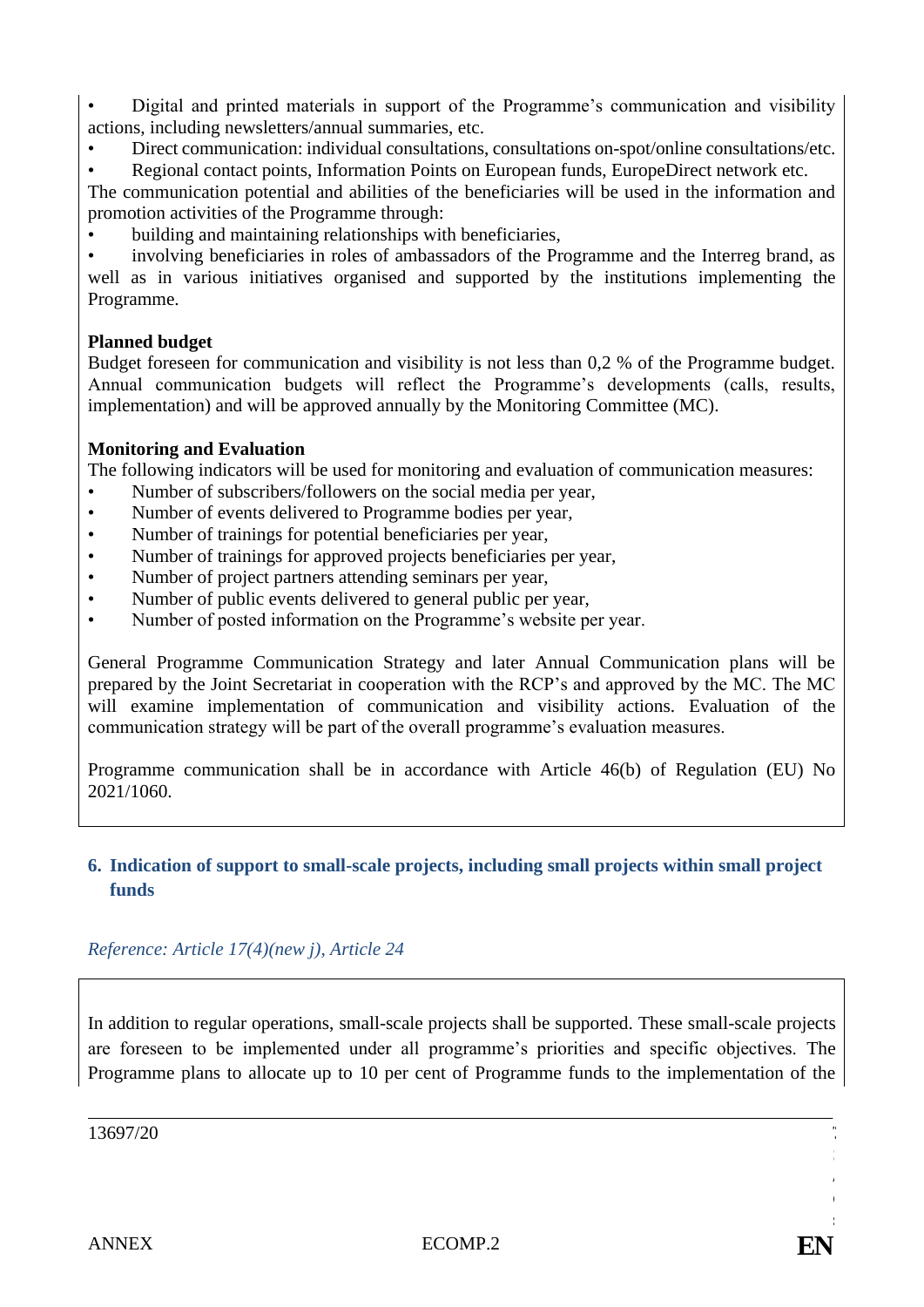small-scale projects, value of a small-scale project of 20.000-100.000 EUR. To facilitate the implementation of small-scale projects, simplification measures will be offered by the Programme (smaller partnerships, less work packages, shorter duration, advance payments, etc.). The detailed Programme requirements will be outlined in the Programme Manual.

Currently the Programme does not plan to use the small project fund as defined in Art. [25] of ETC Regulation due to not existing structures which would be able to implement it.

#### **7. Implementing provisions**

#### **7.1. Programme authorities**

*Reference: Article 17(7)(a)*

#### *Table 9*

| Programme          | Name of the                 | <b>Contact</b> | Position [200]         | <b>E-mail</b> [200]         |
|--------------------|-----------------------------|----------------|------------------------|-----------------------------|
| authorities        | institution [255]           | name           |                        |                             |
| Managing authority | The Ministry of the         |                | Director of the EU     | investicijos@vrm.lt         |
|                    | Interior of the             |                | Investments and        |                             |
|                    | Republic of                 |                | International          |                             |
|                    | Lithuania, EU               |                | Programmes             |                             |
|                    | Investments and             |                | Department             |                             |
|                    | International               |                |                        |                             |
|                    | Programmes                  |                |                        |                             |
|                    | Department                  |                |                        |                             |
| National authority | The Ministry of             |                | Director of            | SekretariatDWT@mfipr.gov.pl |
| (for programmes    | Development                 |                | Territorial            |                             |
| with participating | Funds and                   |                | Cooperation            |                             |
| third or partner   | Regional Policy of          |                | Department             |                             |
| countries, if      | the Republic of             |                |                        |                             |
| appropriate)       | Poland, Territorial         |                |                        |                             |
|                    | Cooperation                 |                |                        |                             |
|                    | Department                  |                |                        |                             |
| Audit authority    | <b>Centralized Internal</b> |                | Head of the            | bendrasisd@vrm.lt           |
|                    | Audit Division of           |                | Centralized Internal   |                             |
|                    | the Ministry of the         |                | <b>Audit Division</b>  |                             |
|                    | Interior of the             |                |                        |                             |
|                    | Republic of                 |                |                        |                             |
|                    | Lithuania                   |                |                        |                             |
| Group of auditors  | <b>Centralized Internal</b> |                | Head of the            | bendrasisd@vrm.lt           |
| representatives    | Audit Division of           |                | Centralized Internal   |                             |
|                    | the Ministry of the         |                | <b>Audit Division</b>  |                             |
|                    | Interior of the             |                |                        |                             |
|                    | Republic of                 |                |                        |                             |
|                    | Lithuania                   |                |                        |                             |
|                    |                             |                | Director of the        | Sekretariat.dasDO@mf.gov.pl |
|                    |                             |                | <b>Audit of Public</b> |                             |

 $13697/20$ 

S /  $\mathbf{I}$ s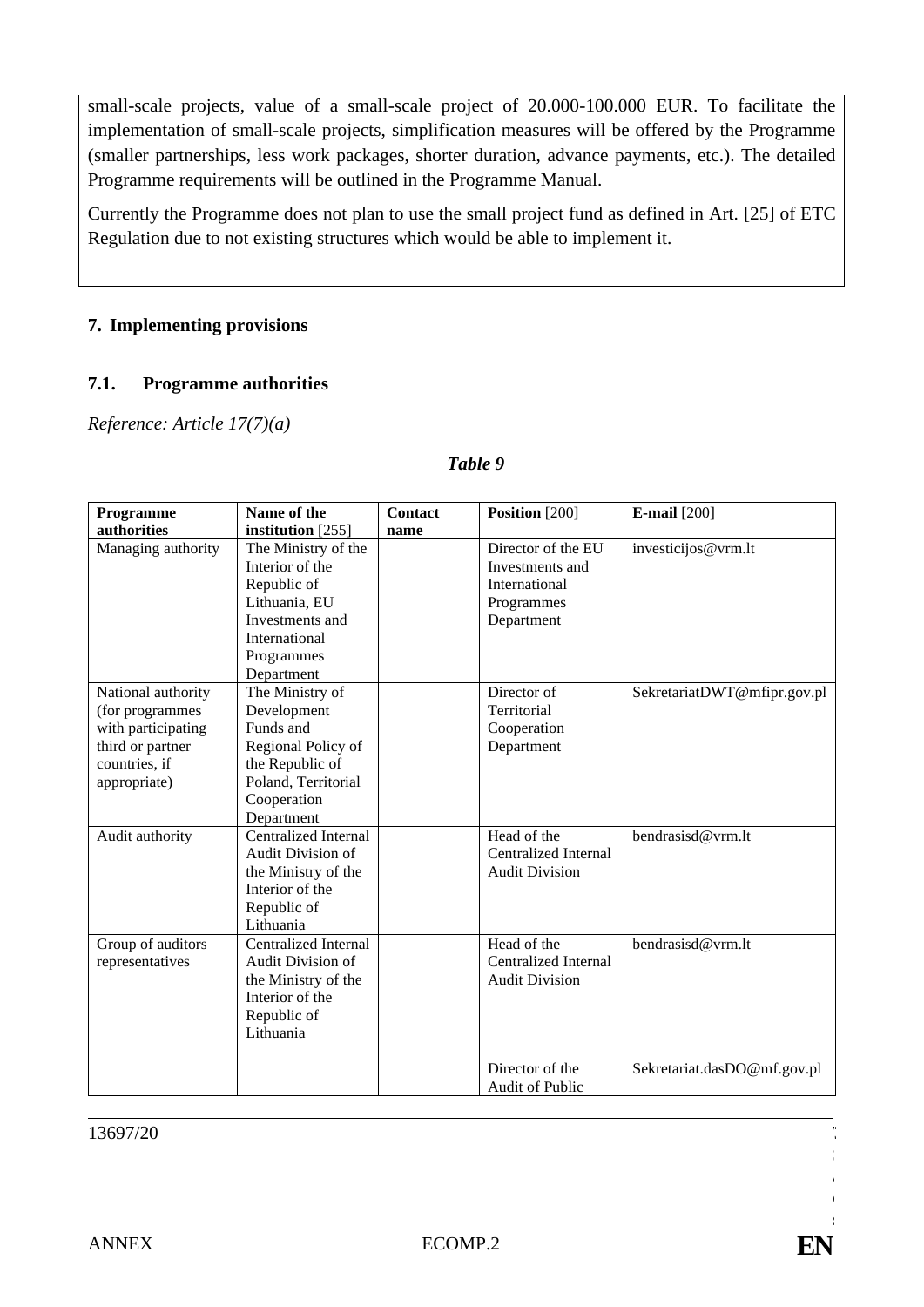|                    | Ministry of Finance |  | <b>Funds Department</b>   |                            |
|--------------------|---------------------|--|---------------------------|----------------------------|
|                    | of the Republic of  |  | of the Ministry of        |                            |
|                    | Poland              |  | Finance Head of the       |                            |
|                    |                     |  | <b>National Revenue</b>   |                            |
|                    |                     |  | Administration            |                            |
| Body to which the  | The Ministry of the |  | Director of the           | vilnius.efd.rastine@vrm.lt |
| payments are to be | Interior of the     |  | Economics and             |                            |
| made by the        | Republic of         |  | <b>Finance Department</b> |                            |
| Commission         | Lithuania,          |  |                           |                            |
|                    | Economics and       |  |                           |                            |
|                    | Finance             |  |                           |                            |
|                    | Department          |  |                           |                            |

## **7.2. Procedure for setting up the joint secretariat**

*Reference: Article 17(7)(b)*

In accordance with Article 17(7) (b) of Regulation (EU) No 2021/1059, the Managing Authority (the Ministry of the Interior of the Republic of Lithuania), after consultation with the participating countries, set up the public establishment '*Joint Technical Secretariat'* as the Joint Secretariat of the CP. It was founded for the purpose of providing technical assistance to INTERREG IIIA and TACIS (2004-2006), European Territorial Cooperation, as well as European Neighbourhood and Partnership Instrument programmes for the programming periods 2007-2013 and 2014-2020. Arrangements are already in place at the time of the CP submission as the same structures of the 2014-2020 programming period are kept.

The Joint Secretariat shall be funded from the technical assistance budget and have international staff, representing nationals of both participating countries. The staff of the Joint Secretariat shall cover all the relevant languages of the CP, namely Lithuanian, Polish and English. The number and qualification of staff shall correspond to the functions carried out by this body.

**Address:** Konstitucijos ave. 7, LT-09308, Vilnius, Lithuania.

**Telephone:** +370 5 261 04 77

**Fax:** + 370 5 261 04 98

**E-mail:** info@lietuva-polska.eu

**Website:** www.lietuva-polska.eu

 $13697/20$ 

S /  $\mathbf{r}$ s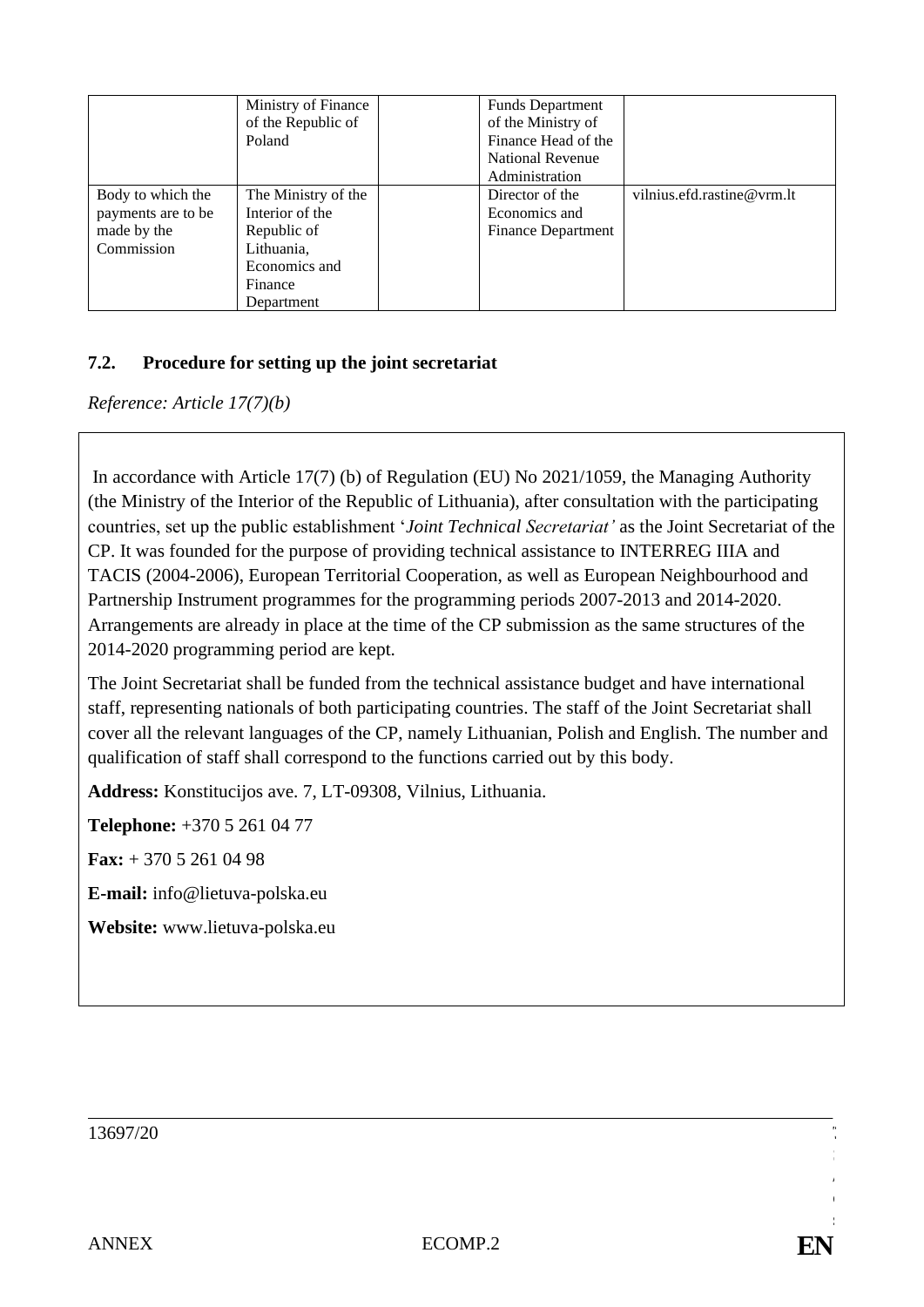### **7.3 Apportionment of liabilities among participating Member States and where applicable, the third or partners countries and OCTs, in the event of financial corrections imposed by the managing authority or the Commission**

*Reference: Article 17(7)(c)*

The arrangements related to financial corrections, irregularities and cost recovery will essentially continue from the 2014-2020 programming period.

#### **Reduction and recovery of payments from beneficiaries**

The MA shall ensure that any amount paid as a result of an irregularity is recovered from the lead beneficiary and reimbursed to the general budget of the European Union. The lead beneficiary shall secure repayment of amounts unduly paid from other beneficiaries. The MA shall also recover funds from the lead beneficiary (and the lead beneficiary from the project beneficiaries) following a termination of the subsidy contract in full or in part based on the conditions defined in the subsidy contract.

If the lead beneficiary does not succeed in securing repayment from other beneficiaries, or if the MA does not succeed in securing repayment from the lead beneficiary, the MS on whose territory the beneficiary concerned is located shall take financial responsibility for reimbursing the MA any amounts unduly paid to that beneficiary.

If the Member State, on whose territory the beneficiary concerned is located, takes the responsibility for reimbursing the MA any amounts unduly paid to the Beneficiary (via LB), the Member State is entitled to claim the repayment from the Beneficiary.

#### **Liabilities and irregularities**

In case of financial corrections resulted by irregularities caused by actions and decisions of the individual MS, financial liability shall be taken by the MS whose actions resulted in the correction.

In the particular case of imposing an additional financial correction by the COM, due to exceeding the admissible error threshold by the CP, only the MS whose errors exceed the admissible error threshold shall take financial liability for the increased correction. In case of exceeding the acceptable level of error by two MSs, the financial liability will be appointed taking into account the impact of particular factors on the amount of the correction.

In case of difficulties in specifying the impact of each factor on the amount of the financial correction, and thereby the impossibility of a precise division of liabilities between the Member States, the Member States shall take a joint decision to share the liability between the Member States in proportion to the ERDF payments to the beneficiaries from each Member State in the period covered by the audit/control.

In case of financial corrections resulting from the jointly taken decisions on the CP made by both MS, or when the irregularities (including significant errors in the systems of both MS) resulting in financial corrections cannot be linked to individual MSs, financial liability shall cause the decrease of the CP's budget. However, in cases where the reduction of the CP's budget is not feasible, both MS shall take financial liability according to the proportion of the ERDF paid to the beneficiaries in each MS as of the date of the final COM decision on the correction.

 $13697/20$ 

S /  $\mathbf{r}$ s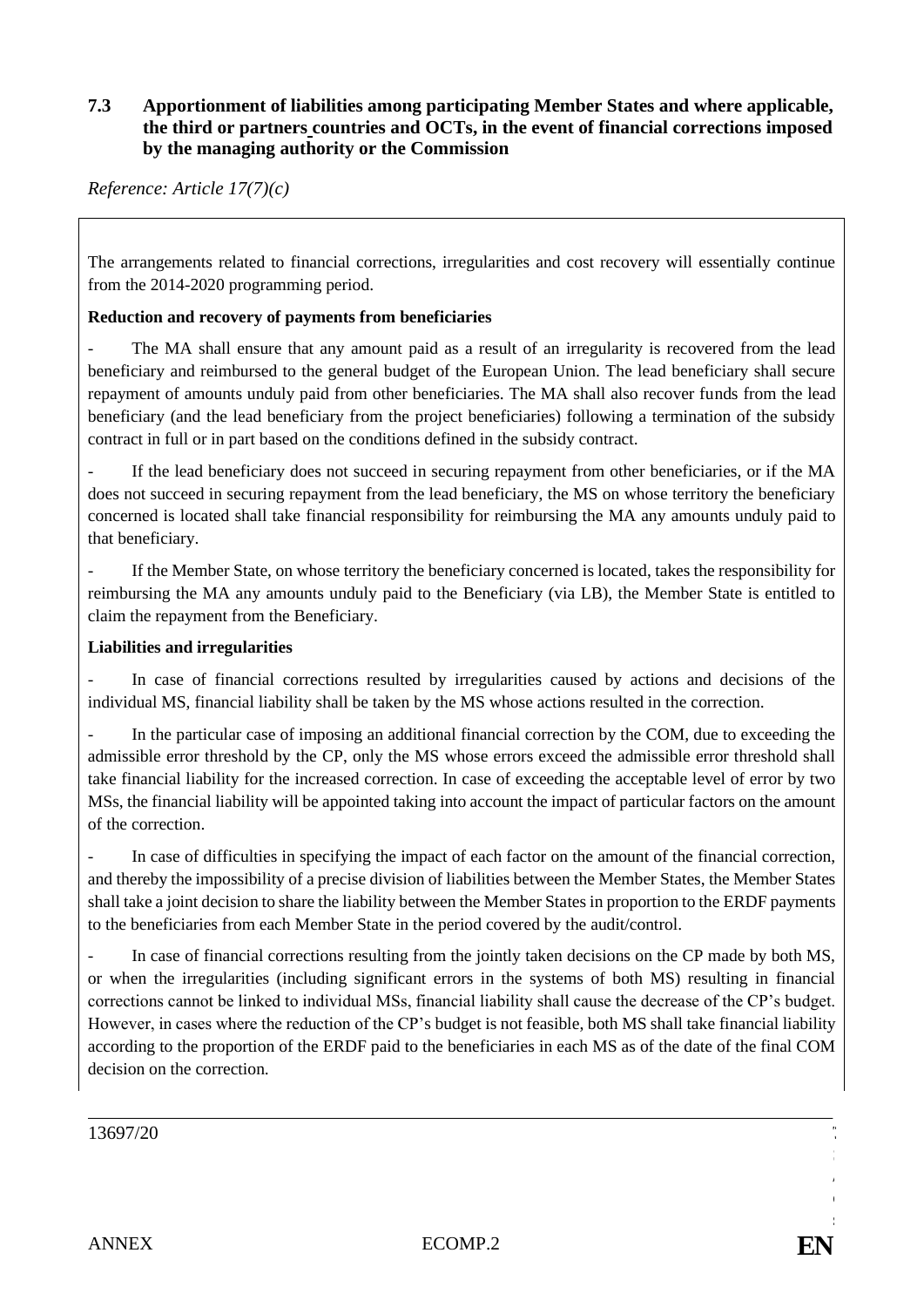When irregularities are caused by actions of the MA and/or the JS, financial liability shall be taken by the MS hosting the MA and/or the JS.

- In case the financial correction is imposed due to the irregularities not described above, the methodology of sharing the liabilities shall be established in cooperation between the Managing Authority and the National Authority.

- For the technical assistance expenditure (calculated as a flat rate in accordance with Article 27 of Regulation (EU) No 2021/1059, the liability principles described above shall be used and systematic irregularities/financial corrections may also be applied.

### **8. Use of unit costs, lump sums, flat rates and financing not linked to costs**

### *Reference: Articles 88 and 89 CPR*

Table 10: Use of unit costs, lump sums, flat rates and financing not linked to costs

| Intended use of Articles 88 and 89                                                                                                                                                                                | YES | N <sub>O</sub> |
|-------------------------------------------------------------------------------------------------------------------------------------------------------------------------------------------------------------------|-----|----------------|
| From the adoption programme will make use of<br>reimbursement of eligible expenditure based on unit<br>costs, lump sums and flat rates under priority<br>according to Article 88 CPR (if yes, fill in Appendix 1) |     |                |
| From the adoption programme will make use of<br>financing not linked to costs according to Article 89<br>CPR (if yes, fill in Appendix 2)                                                                         |     |                |

S /  $\mathbf{I}$ s

35